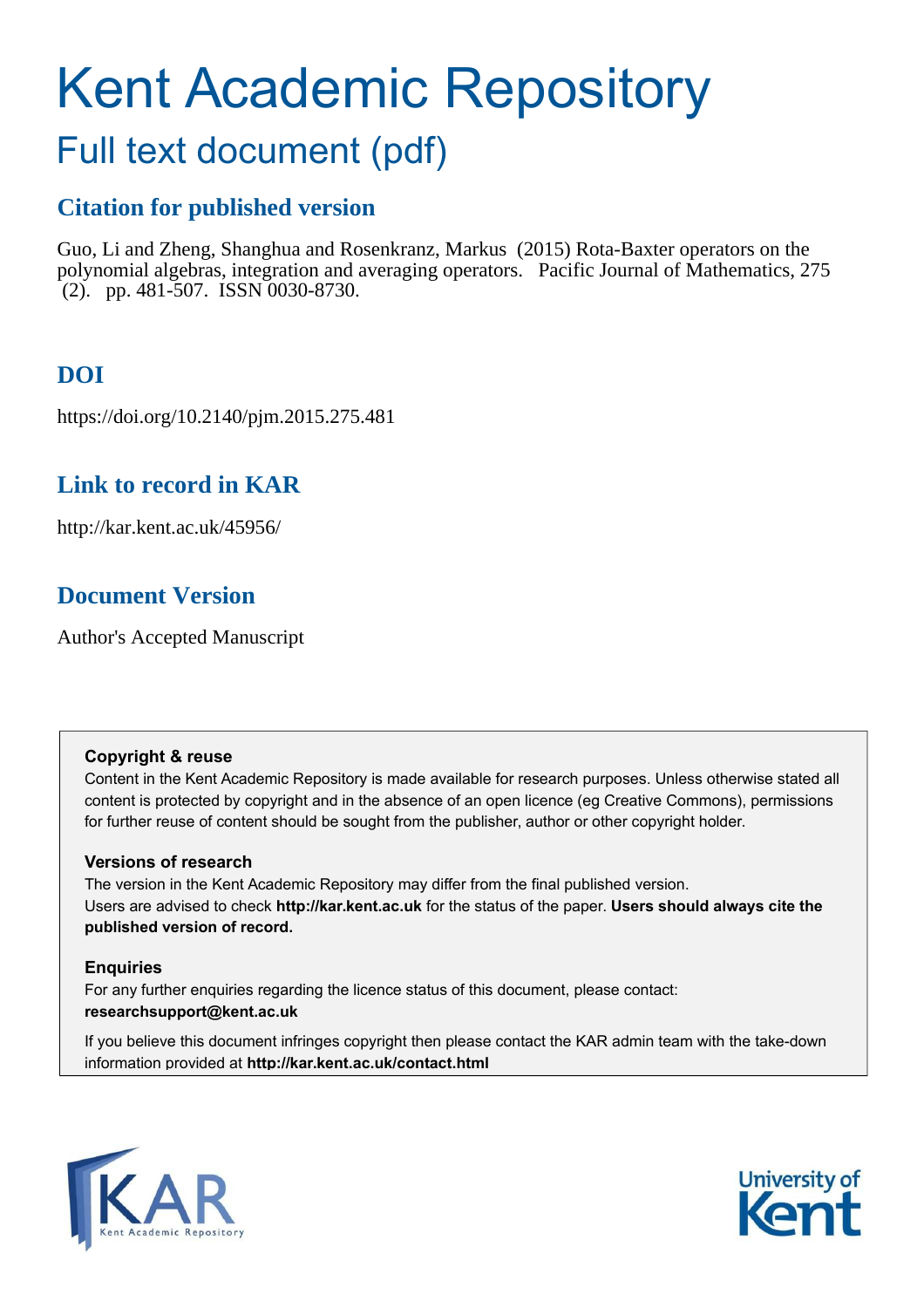#### <span id="page-1-0"></span>**ROTA-BAXTER OPERATORS ON THE POLYNOMIAL ALGEBRAS, INTEGRATION AND AVERAGING OPERATORS**

LI GUO, MARKUS ROSENKRANZ, AND SHANGHUA ZHENG

Abstract. Rota-Baxter operators are an algebraic abstraction of integration. Following this classical connection, we study the relationship between Rota-Baxter operators and integrals in the case of the polynomial algebra **k**[*x*]. We consider two classes of Rota-Baxter operators, monomial ones and injective ones. For the first class, we apply averaging operators to determine monomial Rota-Baxter operators. For the second class, we make use of the double product on Rota-Baxter algebras.

#### **CONTENTS**

| Introduction                                 |                |
|----------------------------------------------|----------------|
| 2. General concepts and properties           | $\mathcal{D}$  |
| 3. Monomial Rota-Baxter operators on $k[x]$  | $\overline{4}$ |
| 3.1. General properties                      | $\overline{4}$ |
| 3.2. Nondegenrate case                       | 6              |
| 3.3. Degenerate case                         | 10             |
| 4. Injective Rota-Baxter operators on $k[x]$ | 13             |
| References                                   | 19             |

#### 1. INTRODUCTION

Rota-Baxter operators are deeply rooted in analysis. Their study originated from the work of G. Baxter [\[6](#page-18-0)] in 1960 on Spitzer's identity [[28\]](#page-19-0) in fluctuation theory. More fundamentally, the notion of Rota-Baxter operator is an algebraic abstraction of the *integration by parts formula* of calculus. Throughout the 1960s, Rota-Baxter operators were studied by well-known analysts such as Atkinson [[2\]](#page-18-0). In the 1960s and 1970s, the works of Rota and Cartier [\[8](#page-18-0), [24](#page-19-0)] led the study of Rota-Baxter operators into algebra and combinatorics. In the 1980s, the Rota-Baxter operator for Lie algebras was independently discovered by mathematical physicists as the operator form of the classical Yang-Baxter equation [[27\]](#page-19-0). In the late 1990s, the operator appeared again as a fundamental algebraic structure in the work of Connes and Kreimer on renormalization of quantum field theory [[10\]](#page-18-0). The present century witnesses a remarkable renaissance of Rota-Baxter operators through systematic algebraic studies with wide applications to combinatorics, number theory, operads and mathematical physics [[1,](#page-18-0) [3,](#page-18-0) [5](#page-18-0), [4,](#page-18-0) [10,](#page-18-0) [11](#page-18-0), [12,](#page-18-0) [16](#page-19-0), [20\]](#page-19-0). See [\[14](#page-18-0)] for a brief introduction and [\[15](#page-19-0)] for a more detailed treatment.

*Date*: July 22, 2014.

<sup>2010</sup> *Mathematics Subject Classification.* 16W99, 45N05, 47G10, 12H20.

*Key words and phrases.* Rota-Baxter operator, averaging operator, integration, monomial linear operator.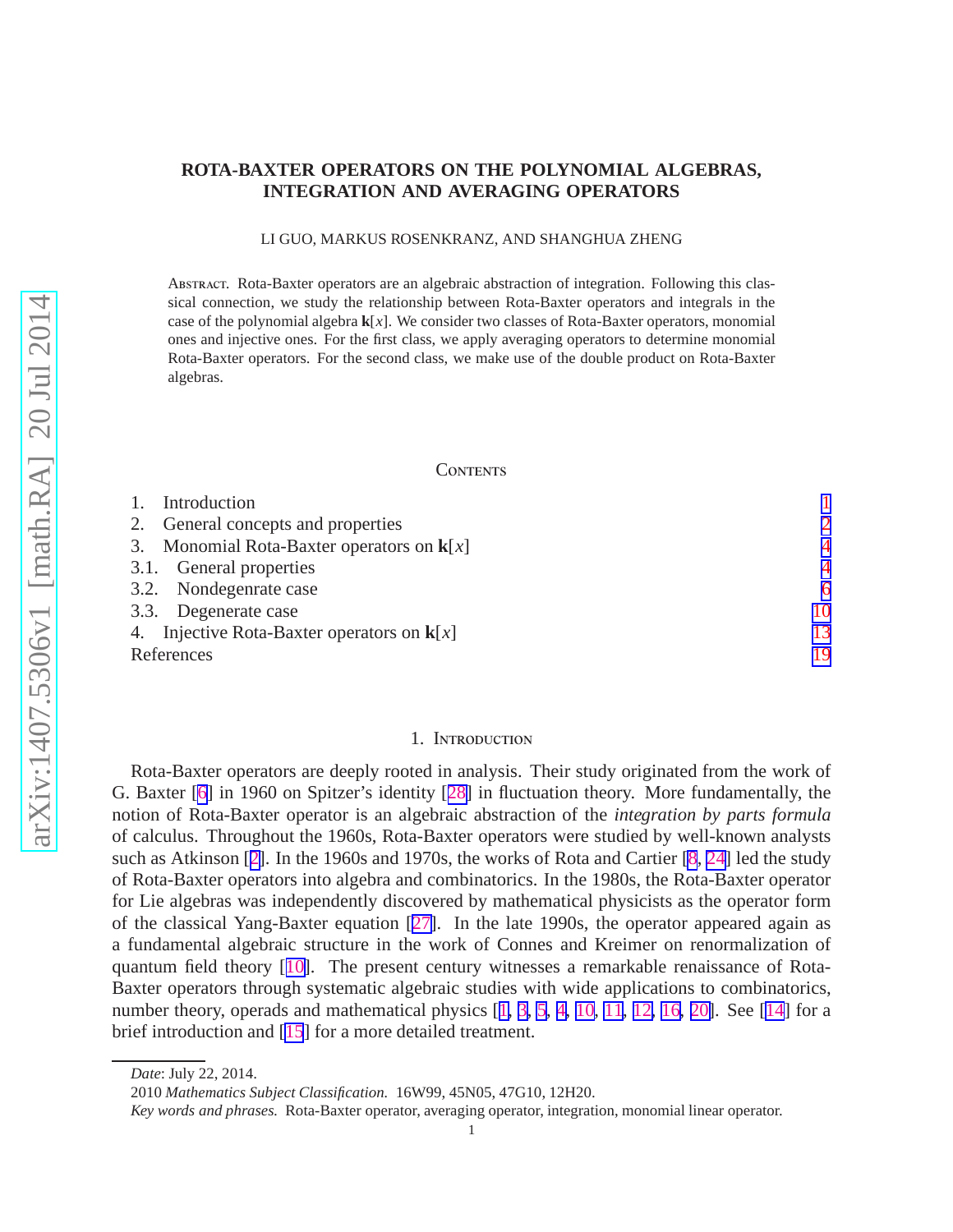<span id="page-2-0"></span>Recently, Rota-Baxter operator related structures, including differential Rota-Baxter algebras [\[17](#page-19-0)] and *integro-di*ff*erential algebras* [[23\]](#page-19-0), were introduced in the algebraic study of calculus, especially in boundary problems for linear differential equations [[13,](#page-18-0) [19](#page-19-0)]. The upshot is that the Green's operator of such a boundary problem can be represented by suitable operator rings based on an integro-differential algebra.

In this paper, we revisit the analysis origin of Rota-Baxter operators to study how their algebraic properties are linked with their analytic appearance. We focus on the polynomial algebra R[*x*], which plays a central role both in analysis where it is taken as approximation of analytic functions, and in algebra where it is the free object in the category of commutative algebras. This algebra, together with the standard integral operator, is also the free commutative Rota-Baxter algebra on the empty set or, in other words, the initial object in the category of commutative Rota-Baxter algebras. Thus it provides an ideal testing ground for the interaction between analytically defined Rota-Baxter operators and the algebraically defined Rota-Baxter operators.

One natural question in this regard is when an algebraically defined Rota-Baxter operator on  $\mathbb{R}[x]$  can be realized in analysis. It is a classical fact that the Riemann integral with variable upper limit is a Rota-Baxter operator of weight zero on  $\mathbb{R}[x]$ . This remains true when the integral operator is pre-multiplied by any polynomial. We might call these Rota-Baxter operators on R[*x*] *analytically modelled*. It is easy to see that such operators are injective. We conjecture that all injective Rota-Baxter operators on R[*x*] are indeed analytically modelled. We provide evidence for this conjecture by exploring two classes of such operators.

The first comprises what we call *monomial Rota-Baxter operators* over an arbitrary integral domain **k** of characteristic zero, meaning Rota-Baxter operators *P* with  $P(x^n) = ax^k$ , where both *a* ∈ **k** and  $k$  ∈ N may depend on *n*. We classify monomial Rota-Baxter operators on **k**[*x*] and show that all injective monomial Rota-Baxter operators are analytically modelled. The second class is restricted to **k** = R and contains those operators that satisfy a *differential law*  $\partial \circ P = r$ , where the right-hand side denotes the multiplication operator induced by an arbitrarily monomial  $r \in \mathbb{R}[x]$ . We show that any injective Rota-Baxter operator is of this form and, provided *r* is monomial, analytically modelled.

In Section [2](#page-1-0) we discuss general algebraic properties of Rota-Baxter operators that will be used in subsequent sections. In Section [3](#page-3-0) we focus on monomial Rota-Baxter operators. While determining these operators, we prove that all injective monomial Rota-Baxter operators are analytically modelled. In Section [4,](#page-12-0) we study injective Rota-Baxter operators in general (on the real polynomial ring). We first show that injective Rota-Baxter operators are precisely those that satisfy a differential law. Then we prove that, in the monomial case, they are analytically modelled.

#### 2. General concepts and properties

**Notation.** If *M* is a monoid we write  $M^{\times} = \{x \in M \mid x \neq 0_M\}$  for the semigroup of nonzero elements. In particular, the monoid of natural numbers (nonnegative integers) is denoted by N, so  $\mathbb{N}^{\times}$  is the semigroup of positive integers. The notation  $l \mid k$  signifies that  $l$  is a divisor of  $k$ .

We use **k** to denote a commutative ring with identity 1 unless otherwise specified. All **k**algebras in this paper are assumed to be commutative and with a unit 1*<sup>A</sup>* that will be identified with  $1_k$  through the structure map  $k \rightarrow A$ .

We start by collecting some general properties of Rota-Baxter operators for later use. First we give the definition of a Rota-Baxter **k**-algebra of arbitrary weight [[6,](#page-18-0) [15,](#page-19-0) [25\]](#page-19-0).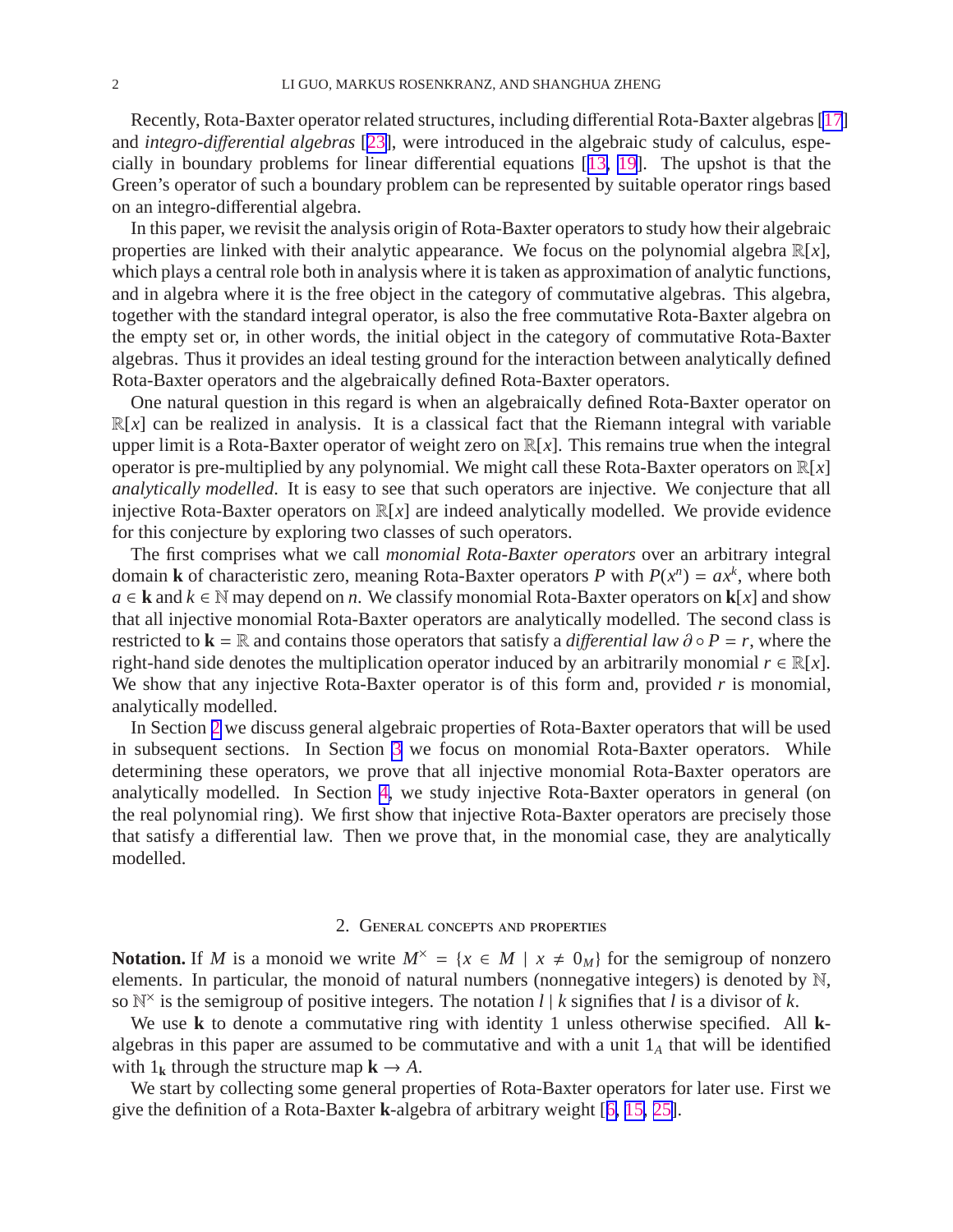<span id="page-3-0"></span>**Definition 2.1.** Let  $\lambda$  be a given element of **k**. A **Rota-Baxter k-algebra of weight**  $\lambda$ , or simply an **RBA** of weight  $\lambda$ , is a pair  $(R, P)$  consisting of a **k**-algebra *R* and a linear operator  $P: R \to R$ that satisfies the **Rota-Baxter equation**

(1) 
$$
P(u)P(v) = P(uP(v)) + P(P(u)v) + \lambda P(uv), \text{ for all } u, v \in R.
$$

Then *P* is called a **Rota-Baxter operator of weight**  $\lambda$ . If *R* is only assumed to be a nonunitary **k**-algebra, we call *R* a nonunitary Rota-Baxter **k**-algebra of weight λ.

Observe first that the standard integration operator  $J_0: \mathbf{k}[x] \to \mathbf{k}[x]$ , given by  $x^n \mapsto x^{n+1}/(n+1)$ , is a (prototypical) Rota-Baxter operator of weight 0. Of course the choice of initialization point is irrelevant, so for any  $a \in \mathbf{k}$  there is another weight 0 Rota-Baxter operator  $J_a: \mathbf{k}[x] \to \mathbf{k}[x]$ , given by  $x^n \mapsto (x^{n+1} - a^{n+1})/(n+1)$ . In this paper we shall only be concerned with the weight 0 case, so from now on the term "Rota-Baxter operator" is to be understood as "Rota-Baxter operator of weight 0".

Recall that from a derivation δ on a commutative **k**-algebra *R* one can produce a new derivation  $r\delta$  by postmultiplying with any  $r \in R$ . Analogously, from a Rota-Baxter operator P on R one obtains a new Rota-Baxter operator *Pr* by *premultiplying* with any  $r \in R$ . Indeed, we have

$$
(Pr)(u)(Pr)(v) = P(ru)P(rv) = P(ru P(rv)) + P(P(ru) rv) = (Pr)(u (Pr)(v)) + (Pr)((Pr)(u) v)
$$

for any  $u, v \in R$ . Applying this to  $R = \mathbf{k}[x]$ , we obtain the family  $J_a r$  of *analytically modelled* Rota-Baxter operators on **k**[*x*], where  $a \in \mathbf{k}$  and  $r \in \mathbf{k}[x]$  are arbitrary. As we will show in Theorem [4.9,](#page-15-0) in the case of monomials*r*, this family exhausts the injective Rota-Baxter operators.

Let  $\text{End}(R) := \text{End}_{k}(R)$  denote the **k**-module of linear operators on R. Then the subset  $\text{RBO}(R)$ of End(*R*) consisting of Rota-Baxter operators  $P: R \rightarrow R$  is closed under *multiplications by scalars*  $c \in \mathbf{k}$  since in that case  $Pc = cP$ . In the case of derivations on *R* more is true since they form a **k**-module (in fact a Lie algebra) while in general the sum of two Rota-Baxter operators is not a Rota-Baxter operator. This motivates the following terminology.

#### **Definition 2.2.**

- (*a*) We call two Rota-Baxter operators  $P_1, P_2 \in RBO(R)$  compatible if  $c_1P_1+c_2P_2$  are in  $RBO(R)$ for all  $c_1, c_2 \in \mathbf{k}$ .
- (*b*) Let  $P \in RBO(R)$ . Then  $Q \in End(R)$  is called **consistent** with  $P$  if  $P Q$  is in  $RBO(R)$ .
- (*c*) For  $P, Q \in End(R)$  we define the bilinear form  $RB(P, Q)$ :  $R \otimes R \rightarrow R$  by

$$
RB(P, Q)(u, v) := P(u)Q(v) - P(uQ(v)) - Q(P(u)v), \quad u, v \in R.
$$

Thus  $P \in RBO(R)$  means that  $RB(P, P) = 0$  on  $R \otimes R$ .

Recall that for a Rota-Baxter algebra (*R*, *P*), the multiplication

$$
\star_P: R \otimes R \to R, \quad u \star_P v := P(u)v + uP(v) \text{ for all } u, v \in R,
$$

is an associative product on *R*, called the **double multiplication** [\[15](#page-19-0), Thm. 1.1.17]. Moreover, *P*:  $(R, \star_P) \rightarrow R$  is then a homomorphism of nonunitary Rota-Baxter algebras.

If *A* is a **k**-module, its (linear) *dual* is denoted by *A* ∗ . If *A* is moreover a **k**-algebra, we use the notation

$$
A^{\bullet} := \{ \phi \in A^* \mid \phi(uv) = \phi(u)\phi(v) \}
$$

for the set of *multiplicative functionals*. Through the structure map  $\mathbf{k} \to A$  we may also view the elements of *A* ∗ as **k**-linear operators from *A* to **k**, and those of *A* • as **k**-algebra homomorphisms from *A* to **k**.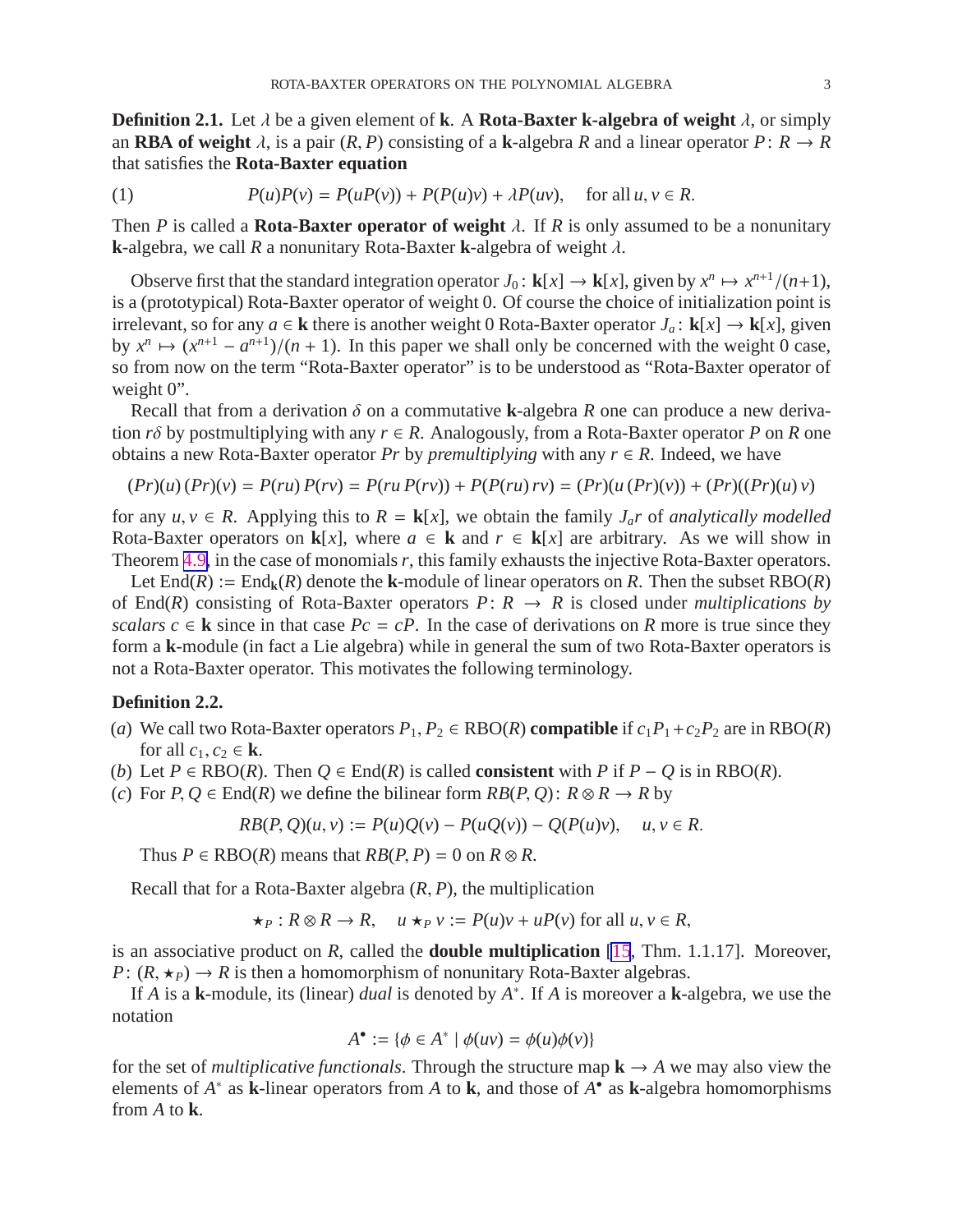#### <span id="page-4-0"></span>**Proposition 2.3.**

*(a) Two Rota-Baxter operators*  $P_1, P_2 \in RBO(R)$  *are compatible if and only if*  $RB(P_1, P_2)$  +  $RB(P_2, P_1) = 0$ . This will be the case in particular when

$$
P_1(u)P_2(v) = P_1(uP_2(v)) + P_2(P_1(u)v) \quad and \quad P_2(u)P_1(v) = P_2(uP_1(v)) + P_1(P_2(u)v)
$$

*holds for all*  $u, v \in R$ .

(b) Let 
$$
P \in RBO(R)
$$
 and  $Q \in End(R)$  be given. Then Q is consistent with P if and only if

$$
RB(Q, Q) = RB(P, Q) + RB(Q, P).
$$

*is satisfied.*

*(c)* Let P be in RBO(R). The set of  $f \in R^*$  that are consistent with P equals  $(R, \star_P)^{\bullet}$ .

*Proof.* (*[a](#page-3-0)*) For arbitrary  $c_1, c_2 \in \mathbf{k}$ , the bilinear form  $RB(c_1P_1 + c_2P_2, c_1P_1 + c_2P_2)$  is given by  $c_1^2 R B(P_1, P_1) + c_1 c_2 (R B(P_1, P_2) + R B(P_2, P_1)) + c_2^2 R B(P_2, P_2),$ 

which simplifies to  $c_1c_2(RB(P_1, P_2) + RB(P_2, P_1))$  since  $P_1, P_2 \in RBO(R)$ .

(*[b](#page-3-0)*) Since  $P \in RBO(R)$  we have

$$
RB(P - Q, P - Q) = -RB(P, Q) - RB(Q, P) + RB(Q, Q),
$$

and hence the conclusion.

(*[c](#page-3-0)*) Using that *P* is a linear operator and *f* a linear functional, we have

$$
RB(f, f) = -f(u)f(v), \quad RB(f, P)(u, v) = -f(uP(v)), \quad RB(P, f)(u, v) = -f(P(u)v).
$$

Thus by Item (*[b](#page-3-0)*) we conclude that *f* is consistent with *P* if and only if

$$
f(u)f(v) = f(P(u)v + uP(v)) = f(u \star_P v),
$$

which is what we need.  $\Box$ 

#### 3. Monomial Rota-Baxter operators on **k**[*x*]

In this section, we determine the Rota-Baxter operators on  $\mathbf{k}[x]$  that send monomials to monomials and determine the analytically modelled ones. Throughout this section, we assume that **k** is an integral domain containing Q.

3.1. **General properties.** We first give general criteria for a monomial linear operator to be a Rota-Baxter operator before specializing in the following sections to the two cases of nondegenerate and degenerate operators.

#### **Definition 3.1.**

(*a*) A linear operator *P* on **k**[*x*] is called **monomial** if for each  $n \in \mathbb{N}$ , we have

(2) 
$$
P(x^n) = \beta(n)x^{\theta(n)}
$$
 with  $\beta: \mathbb{N} \to \mathbf{k}$  and  $\theta: \mathbb{N} \to \mathbb{N}$ .

If  $\beta(n) = 0$ , the value of  $\theta(n)$  does not matter; by convention we set  $\theta(n) = 0$  in this case. (*b*) A monomial operator is called **degenerate** if  $\beta(n) = 0$  for some  $n \in \mathbb{N}$ .

Let *A* be a nonempty set and let *B* be a set containing a distinguished element 0. For a map  $\phi: A \to B$  we define its **zero set** as  $\mathcal{Z}_{\phi} := \{a \in A \mid \phi(a) = 0\}$  to be the **zero set** of  $\phi$ . Then and its **support** as  $\mathcal{S}_{\phi} := A \setminus \mathcal{Z}_{\phi}$ . Thus a monomial linear operator *P* on **k**[*x*] is nondegenerate if and only if  $\mathcal{Z}_{\beta} = \emptyset$ . As the following lemma shows, for a Rota-Baxter operator *P*, degeneracy at  $n \in \mathbb{N}$  occurs whenever P is constant on the corresponding monomial.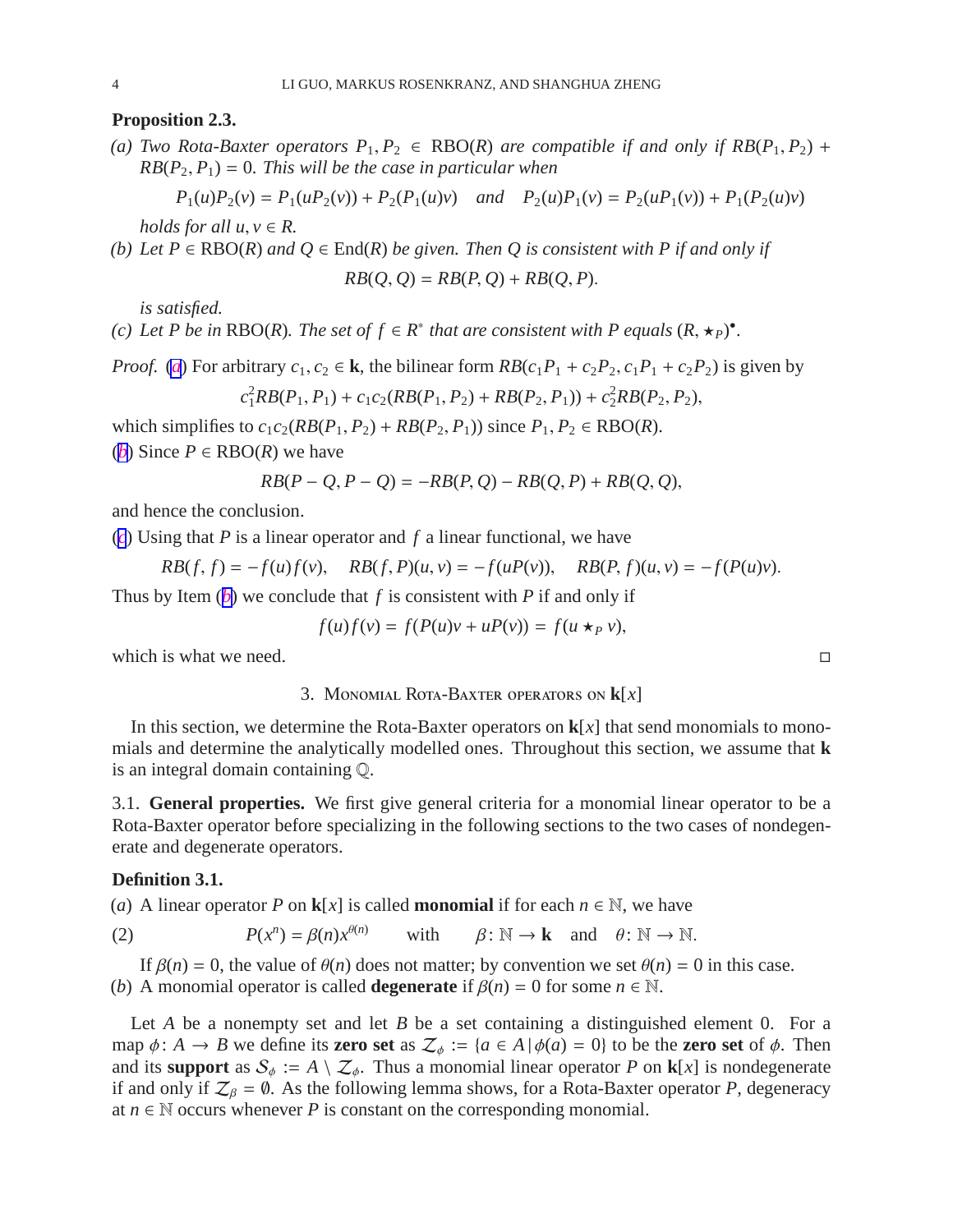<span id="page-5-0"></span>**Lemma 3.2.** *Let P be a monomial Rota-Baxter operator on*  $\mathbf{k}[x]$  *and let n*  $\in \mathbb{N}$ *. If P(x<sup>n</sup>) is in* **k**, *then*  $P(x^n) = 0$ *. In other words,*  $S_\beta = S_\theta$ *, and hence*  $\mathcal{Z}_\beta = \mathcal{Z}_\theta$ *.* 

*Proof.* If  $P(x^n) = c$  is a nonzero constant, we have

$$
P(x^n)P(x^n) = c^2 \neq 2c^2 = 2P(x^nP(x^n)).
$$

Hence *P* is not a Rota-Baxter operator, and we must have  $c = 0$ .

**Theorem 3.3.** *Let P be a monomial linear operator on* **k**[*x*] *defined by*  $P(x^n) = \beta(n)x^{\theta(n)}$ ,  $n \in \mathbb{N}$ . *Then P is a Rota-Baxter operator if* θ *and* β *satisfy the following conditions*

*(a)*  $\mathcal{Z}_\beta$  +  $\theta$ ( $\mathcal{S}_\beta$ ) ⊆  $\mathcal{Z}_\beta$ ; *(b) We have*

(3) 
$$
\theta(m) + \theta(n) = \theta(m + \theta(n)) = \theta(\theta(m) + n),
$$

(4) 
$$
\beta(m)\beta(n) = \beta(m+\theta(n))\beta(n)+\beta(n+\theta(m))\beta(m),
$$

*for all*  $m, n \in S_\beta$ .

*Under the assumption that*  $S_\beta + \theta(S_\beta) \subseteq S_\beta$ , if P is a Rota-Baxter operator then the above *conditions hold.*

*Proof.* Since *P* is a monomial linear operator on **k**[x], the Rota-Baxter relation in Eq. [\(1](#page-2-0)) is equivalent to

(5) 
$$
\beta(m)\beta(n)x^{\theta(m)+\theta(n)} = \beta(m+\theta(n))\beta(n)x^{\theta(m+\theta(n))} + \beta(\theta(m)+n)\beta(m)x^{\theta(\theta(m)+n)},
$$
 for all  $m, n \in \mathbb{N}$ .

Suppose (*[a](#page-4-0)*) and (*[b](#page-4-0)*) hold. Since N is the disjoint union of  $\mathcal{Z}_{\beta}$  and  $\mathcal{S}_{\beta}$ , we can verify Eq. [\(5](#page-4-0)) by considering the following four cases:

$$
m, n \in \mathcal{Z}_{\beta}; \quad m \in \mathcal{Z}_{\beta}, n \in \mathcal{S}_{\beta}; \quad m \in \mathcal{S}_{\beta}, n \in \mathcal{Z}_{\beta}; \quad m, n \in \mathcal{S}_{\beta}.
$$

In the first case we have  $\beta(m) = \beta(n) = 0$ . Thus Eq. [\(5](#page-4-0)) holds. In the second case, we have  $β(m) = 0$  and so Eq. ([5\)](#page-4-0) becomes  $β(m + θ(n))β(n) = 0$ . Then Eq. [\(5](#page-4-0)) follows from Item (*[a](#page-4-0)*). The third case can be treated similarly. In the last case, Eq. ([5\)](#page-4-0) follows from Eqs. [\(3](#page-4-0)) and ([4\)](#page-4-0). Thus *P* is a Rota-Baxter operator on **k**[*x*].

Now assume that  $S_\beta$  +  $\theta(S_\beta) \subseteq S_\beta$  and suppose that *P* is a Rota-Baxter operator. Then Eq. [\(5](#page-4-0)) holds. Taking  $m \in \mathcal{Z}_{\beta}$  and  $n \in \mathcal{S}_{\beta}$ , we obtain  $0 = \beta(m + \theta(n))\beta(n)x^{\theta(m + \theta(n)})$ . Since  $\beta(n) \neq 0$ , we must h[a](#page-4-0)ve  $\beta(m + \theta(n)) = 0$ , proving (*a*). Taking  $m, n \in S_\beta$ , we have  $\beta(m + \theta(n)) \neq 0$  and  $\beta(\theta(m) + n) \neq 0$  by the assumption. Then all the coefficients in Eq. ([5\)](#page-4-0) are nonzero. Thus the degrees of the monomials must be the same; this yields Eq. [\(3](#page-4-0)), and Eq. [\(4](#page-4-0)) follows.

By symmetry, only one of the two identities ([3\)](#page-4-0) is needed. Note also that by definition  $A + \emptyset = \emptyset$ for any set *A* so that  $S_\beta + \theta(S_\beta) \subseteq S_\beta$  and  $\mathcal{Z}_\beta + \theta(S_\beta) \subseteq \mathcal{Z}_\beta$  are automatic in the nondegenerate case. Otherwise, we have the following constraint on  $S_\beta$ .

**Lemma 3.4.** *If P is a degenerate monomial Rota-Baxter operator on*  $\mathbf{k}[x]$ *, then*  $S_\beta$  *is either empty or infinite. The same applies to*  $\mathcal{Z}_{\beta}$ *.* 

*Proof.* Suppose  $S_\beta \neq \emptyset$  and  $|S_\beta| = t < \infty$ . Then we may assume that

$$
S_{\beta} = \{m_i \in \mathbb{N} \mid 1 \leq i \leq t, m_1 < \cdots < m_t\}.
$$

By Eq. ([5\)](#page-4-0), we have  $\beta(m_t)^2 = 2\beta(m_t)\beta(m_t + \theta(m_t))$ . Since  $\beta(m_t) \neq 0$ , we have  $\beta(m_t) = 2\beta(m_t + \theta(m_t))$ .  $\theta(m_t)$ ), and so  $\beta(m_t + \theta(m_t)) \neq 0$ . Thus  $m_t + \theta(m_t)$  is in  $S_\beta$ . By Lemma [3.2](#page-4-0), we have  $\theta(m_t) \geq 1$ . Then  $m_t + \theta(m_t) > m_t$ , a contradiction. Thus either  $S_\beta = \emptyset$  or  $|S_\beta| = \infty$ .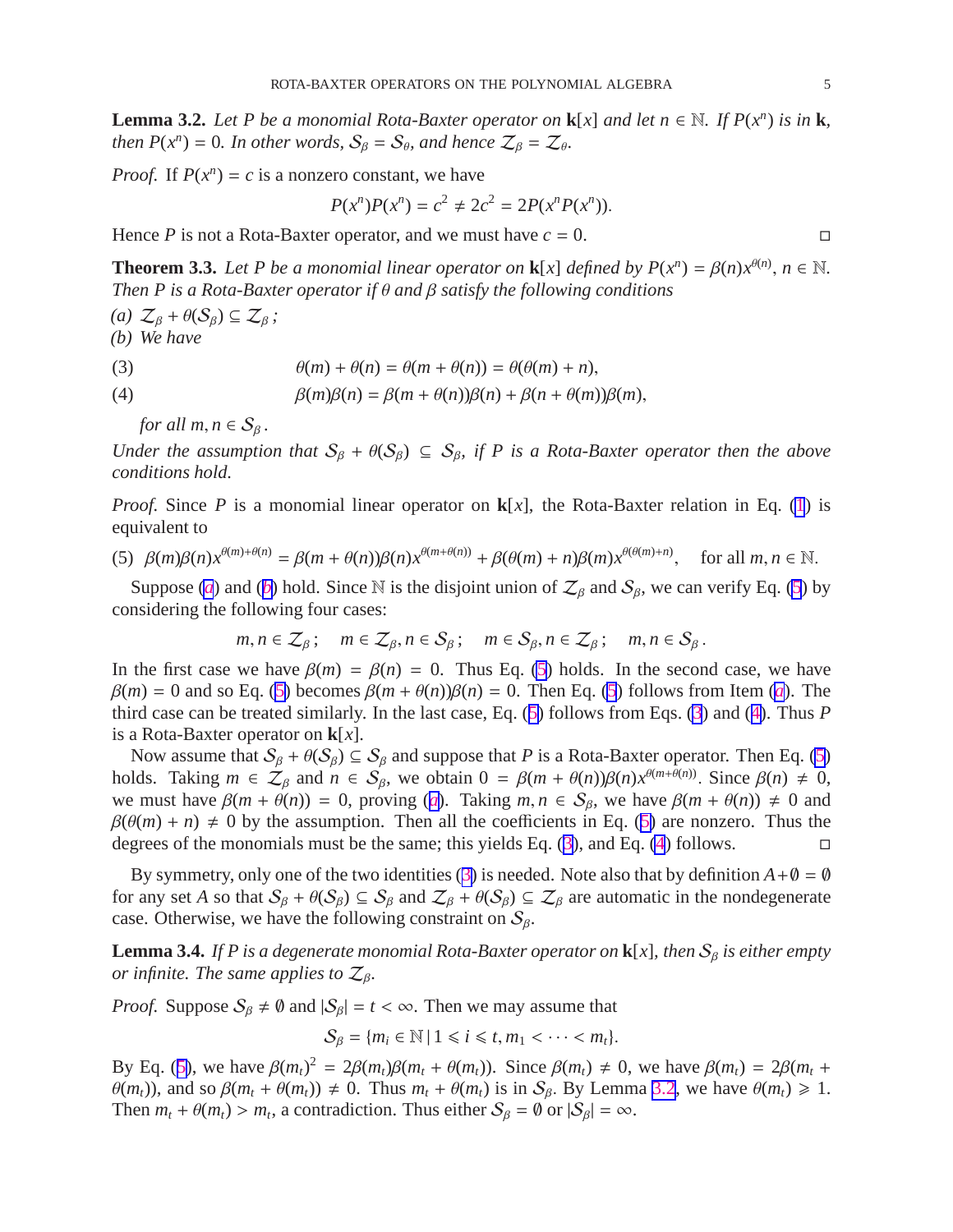<span id="page-6-0"></span>On the other hand, let  $\mathcal{Z}_{\beta} \neq \emptyset$ . If  $\mathcal{Z}_{\beta} = \mathbb{N}$ , then it is certainly infinite. If  $\mathcal{Z}_{\beta} \neq \mathbb{N}$ , then t[a](#page-4-0)ke  $k \in S_\beta$ . Since  $S_\theta = S_\beta$  by Lemma [3.2](#page-4-0), we have  $\theta(k) > 0$ . By Theorem [3.3\(](#page-4-0)*a*), we have  $Z_\beta + \theta(k) \subseteq Z_\beta$ . This implies that  $Z_\beta$  is infinite.  $\mathcal{Z}_{\beta} + \theta(k) \subseteq \mathcal{Z}_{\beta}$ . This implies that  $\mathcal{Z}_{\beta}$  is infinite.

We now give a general setup for constructing monomial Rota-Baxter operators on **k**[*x*]. This setup will be applied in Section [3.2](#page-5-0) to construct nondegenerate monomial Rota-Baxter operators and in Section [3.3](#page-9-0) to construct degenerate monomial Rota-Baxter operators.

#### **Theorem 3.5.** *Let* S *be a subset of* N*.*

- (a) Let the maps  $\theta : S \to \mathbb{N}^\times$  and  $\beta : S \to \mathbf{k}^\times$  satisfy the following conditions.
	- *(i)* We have  $S + \theta(S) \subseteq S$  and  $\mathbb{N} \setminus S + \theta(S) \subseteq \mathbb{N} \setminus S$ .
	- *(ii)* The equations  $(3)$  $(3)$  and  $(4)$  $(4)$  are fulfilled for all  $m, n \in S$ .

*Extend*  $\theta$  *and*  $\beta$  *to*  $\mathbb N$  *by defining*  $\theta(n) = 0$  *and*  $\beta(n) = 0$  *for*  $n \in \mathbb N \setminus S$ *. Then*  $P : \mathbf{k}[x] \to \mathbf{k}[x]$ *defined by*  $P(x^n) = \beta(n)x^{\theta(n)}, n \in \mathbb{N}$ *, is a Rota-Baxter operator on* **k**[*x*]*.* 

*(b)* Let  $\theta : S \to \mathbb{N}^\times$  satisfy Eq. ([3\)](#page-4-0) and  $\mathbb{N} \setminus S + \theta(S) \subseteq \mathbb{N} \setminus S$ . Extend  $\theta$  to  $\mathbb{N}$  by defining  $\theta(n) = 0$  $for n \in \mathbb{N} \setminus \mathcal{S}$ *. For any*  $c \in \mathbf{k}^{\times}$ *, define*  $\beta : \mathbb{N} \to \mathbf{k}$  *by* 

(6) 
$$
\beta(n) = \begin{cases} c/\theta(n), & n \in \mathcal{S}, \\ 0, & n \notin \mathcal{S}. \end{cases}
$$

*Then*  $P : \mathbf{k}[x] \to \mathbf{k}[x]$  *defined by*  $P(x^n) = \beta(n)x^{\theta(n)}$  *is a Rota-Baxter operator on*  $\mathbf{k}[x]$ *.* 

*Proof.* (*[a](#page-5-0)*) This follows from Theorem [3.3.](#page-4-0)

(*[b](#page-5-0)*) Under the assumption, we have for  $m, n \in S$  that

$$
\beta(m + \theta(n))\beta(n) + \beta(\theta(m) + n)\beta(m) = \frac{c^2}{\theta(m + \theta(n))\theta(n)} + \frac{c^2}{\theta(\theta(m) + n)\theta(m)}
$$
  
= 
$$
\frac{c^2}{(\theta(m) + \theta(n))\theta(n)} + \frac{c^2}{(\theta(m) + \theta(n))\theta(m)}
$$
  
= 
$$
\frac{c}{\theta(m)}\frac{c}{\theta(n)}
$$
  
= 
$$
\beta(m)\beta(n).
$$

Thus  $\theta$  and  $\beta$  satisfy the conditions in Theorem [3.3](#page-4-0) for P to be a Rota-Baxter operator on **k**[*x*].  $\Box$ 

3.2. **Nondegenrate case.** As mentioned earlier, for a nondegenerate monomial linear operator *P* on **k**[*x*], the conditions  $S_\beta + \theta(S_\beta) \subseteq S_\beta$  and  $\mathcal{Z}_\beta + \theta(S_\beta) \subseteq \mathcal{Z}_\beta$  are automatic. Thus we obtain the following characterization of nondegenerate monomial Rota-Baxter operators from Theorems [3.3](#page-4-0) and [3.5](#page-5-0).

#### **Corollary 3.6.**

- *(a) Let P be a nondegenerate monomial linear operator on* **k**[*x*] *as in Eq. [\(2](#page-3-0)). Then P is a Rota-Baxter operator if and only if the sequences* θ *and* β *satisfy the equations [\(3](#page-4-0)) and ([4\)](#page-4-0) for*  $all m, n \in \mathbb{N}$ . In this case,  $\theta(n) \neq 0$  for all  $n \in \mathbb{N}$ .
- *(b)* If a sequence  $\theta: \mathbb{N} \to \mathbb{N}$  is nonzero and satisfies Eq. [\(3](#page-4-0)), then for any  $c \in \mathbf{k}^{\times}$ , the map β: N → **k** *given by* β(*n*) := *c*/θ(*n*) *satisfies Eq. [\(4](#page-4-0)) and hence gives a Rota-Baxter operator on* **k**[*x*]*.*

Equation [\(3](#page-4-0)) characterizes  $\theta$  as an averaging operator defined as follows.

#### **Definition 3.7.**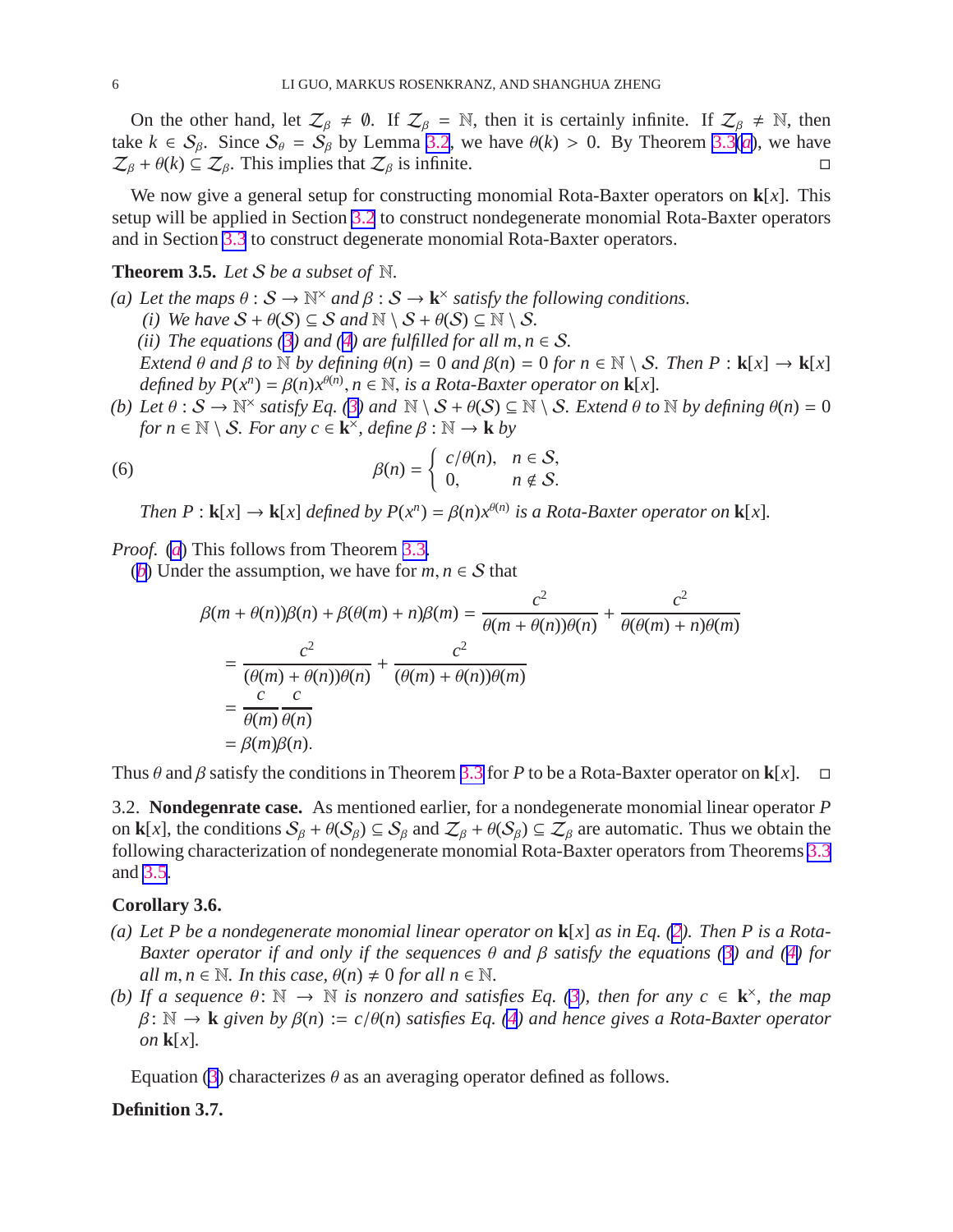<span id="page-7-0"></span>(*a*) A map  $\theta$  :  $S \rightarrow S$  on a semigroup S is called an **averaging operator** if

$$
\theta(m\theta(n)) = \theta(m)\theta(n) \quad \text{ for all } m, n \in S.
$$

(*b*) A linear map  $\Theta: R \to R$  on a **k**-algebra *R* is called an **averaging operator** if  $\Theta$  is an averaging operator on the multiplicative semigroup of *R*.

The study of averaging operators can be tracked back to Reynolds and Birkhoff [\[7](#page-18-0), [22](#page-19-0)]. We refer the reader to [\[18](#page-19-0)] and the references therein for further details.

By Corollary [3.6,](#page-5-0) a nondegenerate monomial operator *P* on **k**[*x*] is a Rota-Baxter operator if and only if the map  $\theta$  is an averaging operator on the semigroup (N, +), and the corresponding **k**-linear operator  $\Theta: x^n \mapsto x^{\theta(n)}$  makes (**k**[*x*],  $\Theta$ ) into an averaging algebra We write A for the set of all nondegenerate averaging operators, i.e. sequences  $\theta \colon \mathbb{N} \to \mathbb{N}^\times$  satisfying Eq. ([3\)](#page-4-0). We describe A as the first step to determine nondegenerate monomial Rota-Baxter operators on **k**[x]. We denote the free semigroup over  $\mathbb{N}^{\times}$  by  $S(\mathbb{N}^{\times})$ , so the elements  $\sigma \in S(\mathbb{N}^{\times})$  are *finite sequences* ( $\sigma_0$ , · · · ,  $\sigma_{d-1}$ ) of positive numbers having any length  $d > 0$ .

**Theorem 3.8.** *There is a bijective correspondence*  $\Phi$ :  $\mathcal{A} \to S(\mathbb{N}^{\times})$  *given by* 

$$
\Phi(\theta) = \left(\theta(0), \cdots, \theta(d-1)\right) \Big/ d \quad \text{with} \quad d := \min\left\{j \in \mathbb{N}^{\times} \mid \theta(r+j) = \theta(r) + j \text{ for all } r \in \mathbb{N}\right\}
$$

*whose inverse maps*  $\sigma := (\sigma_0, \dots, \sigma_{d-1}) \in S(\mathbb{N}^\times)$  *to the map*  $\theta \colon \mathbb{N} \to \mathbb{N}^\times$  *defined by*  $\theta(n) =$  $(\ell + \sigma_i)d$  for  $n = \ell d + j$  with  $\ell \in \mathbb{N}$  and  $0 \leq j < d$ . Moreover, we have  $\text{im}(\theta) = d\mathbb{N}_{\geq s}$ *for*  $s := min(\sigma)$ *.* 

*Proof.* First consider  $\theta \in \mathcal{A}$ . Defining the map  $\tilde{\theta} := \theta - id_N : \mathbb{N} \to \mathbb{Z}$ , one obtains from Eq. [\(3](#page-4-0)) that  $\tilde{\theta}(m+\theta(n)) = \tilde{\theta}(m)$  for all  $m, n \in \mathbb{N}$ . Hence  $\tilde{\theta}$  is periodic, and *d* is well-defined as the primitive period of  $\tilde{\theta}$ . Since every  $\theta(n)$  is also a period of  $\tilde{\theta}$ , this implies im( $\theta$ )  $\subseteq d\mathbb{N}^{\times}$  so that the given map  $\Phi: \mathcal{A} \to S(\mathbb{N}^\times)$  is well-defined.

Next let us write Ψ for the assignment  $\sigma \mapsto \theta$  defined above. By checking Eq. ([3\)](#page-4-0) one sees that this yields a well-defined map  $\Psi: S(\mathbb{N}^{\times}) \to \mathcal{A}$ .

Now we prove  $\Phi \circ \Psi = id_{S(\mathbb{N}^{\times})}$ , so let  $\theta \colon \mathbb{N} \to \mathbb{N}^{\times}$  be the map defined as above by a given sequence  $(\sigma_0, \dots, \sigma_{d-1}) \in S(\mathbb{N}^{\times})$ . Since  $\tilde{\theta}(n) = \sigma_j d - j$  for  $n = \ell d + j$ , we see that *d* is a period of the map  $\tilde{\theta}$ . Assume *d* is greater than its primitive period *d'*. Then we have  $d = kd'$  for  $k > 1$ , and

$$
\sigma_0 k d' = \theta(0) = \tilde{\theta}(0) = \tilde{\theta}(d') = \sigma_{d'} d - d' = (\sigma_{d'} k - 1) d'
$$

implies  $\sigma_0 k = \sigma_d k - 1$ , which contradicts  $k > 1$ . We conclude that *d* is the primitive period of  $\theta$ , so the definition of  $\Phi$  recovers the correct value of *d*. Moreover, for  $j = 0, \dots, d - 1$  we have  $\theta(j) = \sigma_j d$ , which implies  $\Phi(\theta) = \sigma$  as required.

It remains to prove the converse relation  $\Psi \circ \Phi = id_{\mathcal{A}}$ . Taking an arbitrary  $\theta \in \mathcal{A}$ , we must prove that it coincides with the sequence  $\theta'$  defined by  $\theta'(l d + j) = (\ell + \theta(j)/d) d = \ell d + \theta(j)$  for any  $\ell \in \mathbb{N}$  and  $0 \le j < d$ . For these values we must then show that  $\theta(\ell d + j) = \ell d + \theta(j)$ , which is equivalent to  $\tilde{\theta}(\ell d + j) = \tilde{\theta}(j)$ . The latter is ensured since we know that  $\tilde{\theta}$  has primitive period *d*.

As noted above,  $\text{im}(\theta) \subseteq d\mathbb{N}^{\times}$  so  $\theta/d : \mathbb{N} \to \mathbb{N}^{\times}$  is well-defined. We must show  $\text{im}(\theta/d) = \mathbb{N}_{\geq s}$ . The inclusion from left to right follows since  $(\theta/d)(\ell d + j) = \ell + \sigma_j \ge \sigma_j \ge s$ . Now let  $n \ge s$  be given and write  $s = \sigma_j$  for some  $j = 0, \dots, d-1$ . Then  $\ell := n - \sigma_j \in \mathbb{N}$  is such that  $(\theta/d)(\ell d + j) = n$ , which established the inclusion from right to left. *n*, which established the inclusion from right to left.

As sequences, the relation between  $\theta \colon \mathbb{N} \to \mathbb{N}^\times$  and  $\sigma \colon \{0, \dots, d - 1\} \to \mathbb{N}^\times$  can be written as  $\theta/d = (\sigma, \sigma + 1, \sigma + 2, \cdots)$ , where 1, 2,  $\cdots$  designate constant sequences of length *d*. More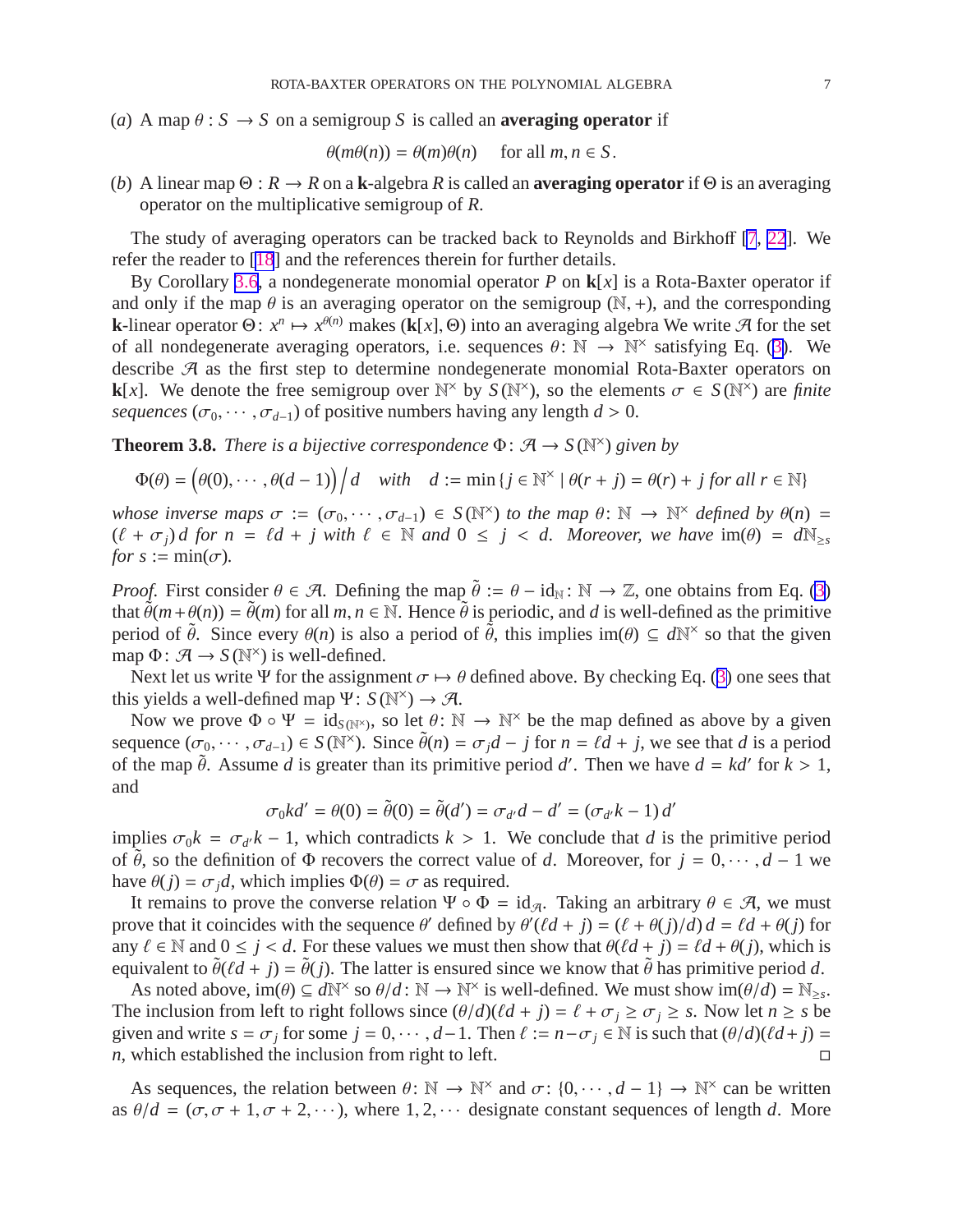<span id="page-8-0"></span>precisely, we have

$$
\theta/d=(\sigma_0,\cdots,\sigma_{d-1},\sigma_0+1,\cdots,\sigma_{d-1}+1,\cdots).
$$

Theorem [3.8](#page-6-0) yields the following construction algorithm for the map  $\theta$  from a nondegenerate monomial Rota-Baxter operator.

**Algorithm 3.9.** Every sequence  $\theta \colon \mathbb{N} \to \mathbb{N}$  corresponding to a nondegenerate monomial Rota-Baxter operator on  $\mathbf{k}[x]$  can be generated as follows:

- (*a*) Let  $d \in \mathbb{N}^{\times}$  be given. For each  $j = 0 \dots d 1$  fix  $\sigma_j \in \mathbb{N}^{\times}$ ;
- (*b*) For  $n \in \mathbb{N}$  with  $n = \ell d + \overline{n}$  where  $\overline{n} \in \{0 \dots d 1\}$  is the remainder of *n* modulo *d*, define

$$
\theta(n) := n + \sigma_{\overline{n}} d - \overline{n} = \ell d + \sigma_{\overline{n}} d.
$$

We consider two *extreme cases* of Algorithm [3.9](#page-7-0) of particular interest:

**Case 1:** If  $d = 1$  one can only choose  $\theta(0) \neq 0$  so that  $\theta(n) = n + \theta(0)$  for all  $n \in \mathbb{N}$ . **Case 2:** For  $d > 1$  and  $\sigma_j = 1, 0 \le j \le d - 1$  we have  $\theta(n) = n + d - \overline{n} = (\ell + 1)d$  with  $n = \ell d + \overline{n}$ .

**Example 3.10.** Setting  $d = 2$  and  $\sigma_0 = \sigma_1 = 1$ , we choose the sequence  $\beta$  according to Corollary [3.6\(](#page-5-0)*[b](#page-5-0)*) with  $c = 2$ . Then the **k**-linear map  $P:$  **k**[*x*]  $\rightarrow$  **k**[*x*] by

$$
P(x^{2k}) = \frac{x^{2k+2}}{k+1}
$$
 and  $P(x^{2k+1}) = \frac{x^{2k+2}}{k+1}$ 

is a nondegenerate Rota-Baxter operator on **k**[*x*].

We determine next all  $\beta$  for the sequences  $\theta$  coming from the above two extreme cases.

#### **Theorem 3.11.**

- *(a)* Let  $d = 1$  with  $\theta(n) = n + k$  for some  $k \in \mathbb{N}^{\times}$ . Then  $\beta \colon \mathbb{N} \to \mathbf{k}$  satisfies Eq. ([4\)](#page-4-0) if and only if  $\beta(n) = \frac{c}{\theta(n)}$  $\frac{c}{\theta(n)}$  for some  $c \in \mathbf{k}^{\times}$ .
- *(b) Let d* > 1 *be given with* θ(*n*) = *n* + *d* − *n. Then* β: N → **k** *satisfies Eq. [\(4](#page-4-0)) if and only if it is defined as follows: Fix*  $c_j \in \mathbf{k}^\times$  *and assign*  $\beta(j) := 1/c_j$  *for*  $0 \le j \le d - 1$ *. Then for any*  $n \in \mathbb{N}$ *with*  $n = \ell d + \overline{n}$  *define*  $\beta(n) = \frac{\beta(\overline{n})}{\ell+1}$  $\frac{B(n)}{\ell+1}$ .

*Proof.* (*[a](#page-7-0)*) For a  $\theta$  of the given form, by Eq. ([4\)](#page-4-0), we have

(7) 
$$
\beta(n)\beta(0) = \beta(n+k)(\beta(0)+\beta(n)).
$$

Set  $\beta(0) := a$  for some  $a \in \mathbf{k}^\times$  and write  $c := ka$ . Then  $\beta(0) = \frac{c}{k}$  $\frac{c}{k}$  and *c* is in  $\mathbf{k}^{\times}$ . We next prove  $\beta(n) = \frac{c}{n+1}$  $\frac{c}{n+k}$  by induction on  $n \ge 0$ . The base case  $n = 0$  is true. Assume  $\beta(n) = \frac{c}{n+k}$  $\frac{c}{n+k}$  has been proved for  $n \ge 0$ . By Eq. ([7\)](#page-7-0), we obtain

(8) 
$$
\beta(n+1-k)\beta(0) = \beta(n+1)(\beta(0)+\beta(n+1-k)).
$$

Since  $k \ge 1$ , we have  $n + 1 - k \le n$ . By the induction hypothesis, we get  $\beta(n + 1 - k) = \frac{c}{n + k}$  $\frac{c}{n+1}$ . Then by Eq.  $(8)$  $(8)$  we have

$$
\beta(n+1) = \frac{\frac{c^2}{k(n+1)}}{\frac{c}{k} + \frac{c}{n+1}} = \frac{c}{n+1+k}
$$

.

This completes the induction. Thus  $\beta(n) = \frac{c}{\theta(n)}$  $\frac{c}{\theta(n)}$  for some  $c \in \mathbf{k}^{\times}$  and all  $n \in \mathbb{N}$ . The converse follows from Theorem [3.6](#page-5-0)(*[b](#page-5-0)*).

(*[b](#page-7-0)*) Taking  $\gamma(n) = 1/\beta(n)$ , Eq. ([4\)](#page-4-0) is equivalent to

(9) 
$$
\frac{\gamma(m)}{\gamma(m+\theta(n))} + \frac{\gamma(n)}{\gamma(\theta(m)+n)} = 1.
$$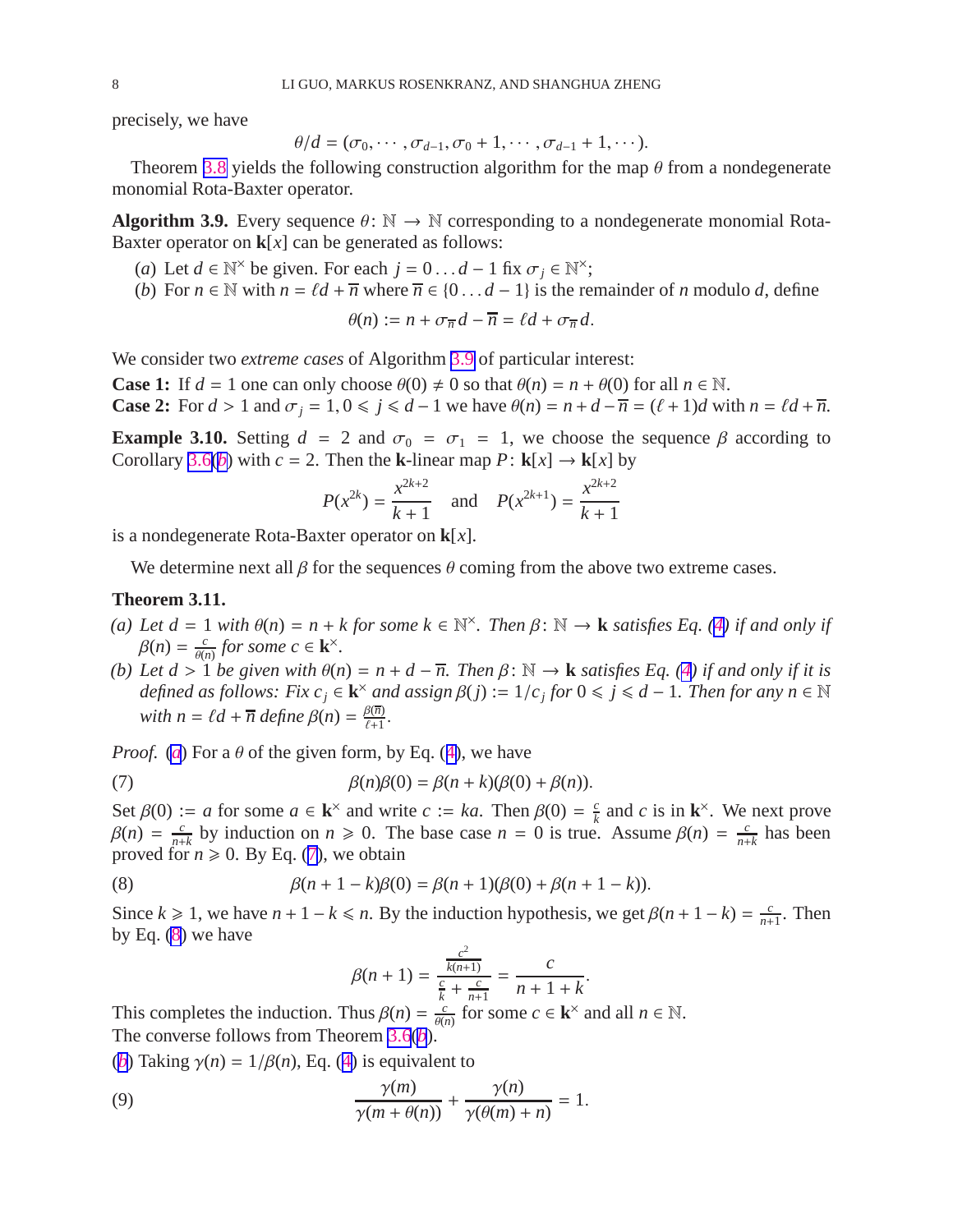<span id="page-9-0"></span>Thus we just need to show that, for a fixed sequence  $\theta$  in the theorem, a sequence  $\gamma : \mathbb{N} \to \mathbf{k}$ satisfies Eq. ([9\)](#page-7-0) if and only if  $\gamma$  is defined by  $\gamma(n) = (\ell + 1)\gamma(\overline{n})$  if  $n = \ell d + \overline{n}$ , where the  $\gamma(\overline{n}) \in \mathbf{k}^{\times}$ for  $\overline{n} \in \{0 \dots d - 1\}$  are arbitrarily preassigned.

 $(\implies)$  Take  $m = 0$  and  $n = \ell d$  with  $\ell \geq 0$  in Eq. [\(9](#page-7-0)). After simplifying we obtain

$$
\gamma((\ell+1)d) = \gamma(\ell d) + \gamma(0).
$$

Then by an induction on  $\ell$ , we obtain

(10) 
$$
\gamma(\ell d) = (\ell + 1)\gamma(0).
$$

Next note that for  $n = \ell d + \overline{n}$  we have

$$
\theta(n) = \ell d + d.
$$

Then for  $j \in \{0, \dots, d-1\}$ , taking  $m = 0$  and  $n = \ell d + j$  in Eq. ([9\)](#page-7-0) we obtain

$$
1 = \frac{\gamma(0)}{\gamma(\theta(\ell d + j))} + \frac{\gamma(\ell d + j)}{\gamma(\theta(0) + \ell d + j)} = \frac{\gamma(0)}{\gamma(\ell d + d)} + \frac{\gamma(\ell d + j)}{\gamma(d + \ell d + j)}
$$

This gives

$$
\gamma((\ell+1)d+j) = \frac{\ell+2}{\ell+1}\gamma(\ell d+j)
$$

and recursively yields

$$
\gamma(\ell d + j) = (\ell + 1)\gamma(j).
$$

( $\Longleftarrow$ ) Conversely, suppose a sequence  $\beta$  is given by  $\gamma(n) = (\ell+1)\gamma(\overline{n})$  if  $n = \ell d + \overline{n}$ , for preassigned *γ*( $\overline{n}$ ) as specified above. Then for any *m*, *n*  $\in$  N with *m* = *kd* +  $\overline{m}$  and *n* = *ld* +  $\overline{n}$ , by Eq. [\(11](#page-8-0)) we obtain γ(*kd* + *m*)

$$
\frac{\gamma(m)}{\gamma(m+\theta(n))} + \frac{\gamma(n)}{\gamma(\theta(m)+n)} = \frac{\gamma(kd+\overline{m})}{\gamma(kd+\overline{m}+\theta(\ell d+\overline{n}))} + \frac{\gamma(\ell d+\overline{n})}{\gamma(\theta(kd+\overline{m})+\ell d+\overline{n})}
$$

$$
= \frac{\gamma(kd+\overline{m})}{\gamma(kd+\overline{m}+\ell d+d)} + \frac{\gamma(\ell d+\overline{n})}{\gamma(kd+d+\ell d+\overline{n})}
$$

$$
= \frac{(k+1)\gamma(\overline{m})}{(k+\ell+2)\gamma(\overline{m})} + \frac{(\ell+1)\gamma(\overline{n})}{(k+\ell+2)\gamma(\overline{n})} = 1.
$$

This is Eq. [\(9](#page-7-0)).

In the special case of *polynomial sequences*  $\theta$ :  $\mathbb{N} \to \mathbb{N}$  and  $\alpha = 1/\beta$ :  $\mathbb{N} \to \mathbf{k}$ , the range of possibilities can be drastically narrowed down.

**Theorem 3.12.** *Suppose* **k** *is a field containing*  $\mathbb{Q}$ *. Let P*: **k**[*x*]  $\rightarrow$  **k**[*x*] *be a nondegenerate monomial linear operator with*  $P(x^n) = \frac{1}{a^n}$  $\frac{1}{\alpha(n)}x^{\theta(n)}$  for  $n \in \mathbb{N}$ , and assume  $\theta(n)$  as well as  $\alpha(n)$  are *polynomials. Then P is a Rota-Baxter operator if and only if*

(12) 
$$
\theta(n) = n + k \qquad and \qquad \alpha(n) = c(n + k)
$$

*for some*  $k \in \mathbb{N}^\times$  *and some*  $c \in \mathbf{k}^\times$ *.* 

*Proof.* By Corollary [3.6](#page-5-0), the operator *P* defined by Eq. [\(12](#page-8-0)) is a Rota-Baxter operator. So we just need to show that any Rota-Baxter operator given by Eq. [\(2](#page-3-0)) with polynomial sequences  $\theta(n)$ and  $\alpha(n)$  must satisfy the conditions in Eq. [\(12](#page-8-0)). Since *P* is a Rota-Baxter operator, Eq. [\(3](#page-4-0)) gives the characteristic relation  $2\theta(n) = \theta(\theta(n) + n)$ . But  $\theta$  and  $\alpha$  are polynomials with deg  $\theta$  and deg  $\alpha$ respectively. Checking degrees, let us first assume deg  $\theta \ge 2$ . In this case we have

$$
\deg 2\theta = \deg \theta < (\deg \theta)^2 = \deg \theta(\theta(n) + n),
$$

.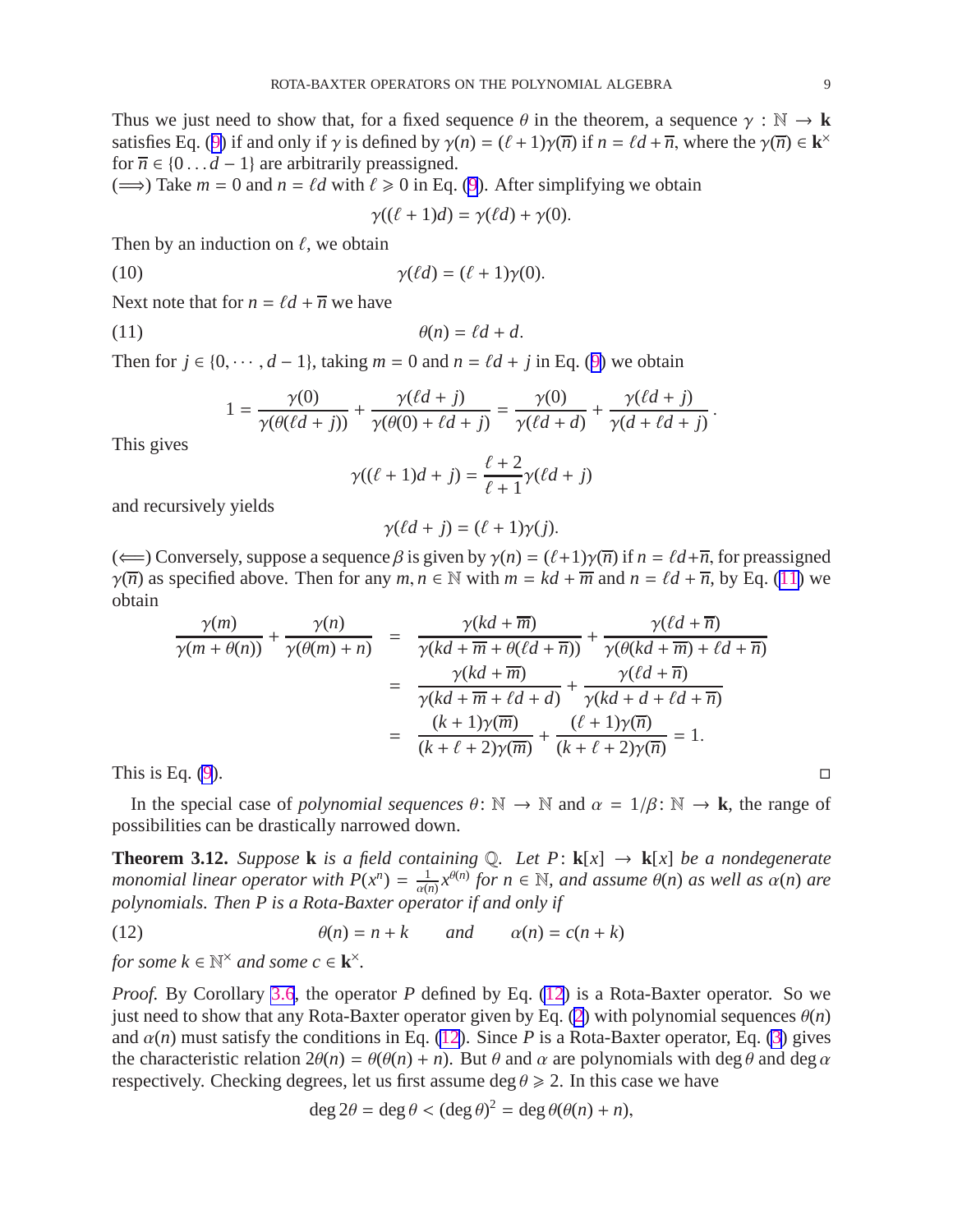<span id="page-10-0"></span>which contradicts the characteristic relation. Thus we have deg  $\theta \le 1$ , and we can write  $\theta(n)$  = *sn* + *k* for some *s*,  $k \in \mathbb{N}$ . Now the characteristic relation becomes  $2(sn + k) = s(sn + n + k) + k$ or equivalently  $(sn + k)(s - 1) = 0$ . If  $s \neq 1$  we obtain  $sn + k = 0$  for all  $n \in \mathbb{N}$ . But then  $s = k = 0$ , and *P* is the zero operator, which contradicts the hypothesis that *P* is nondegenerate. Therefore  $s = 1$  and hence  $\theta(n) = n + k$  as claimed in Eq. ([12\)](#page-8-0).

For deriving the second condition of Eq. [\(12](#page-8-0)), we specialize Eq. ([4\)](#page-4-0) to obtain  $2\alpha(n) = \alpha(\theta(n)+n)$ and hence the recursion  $2\alpha(n) = \alpha(2n + k)$ . Set  $\ell = \deg \alpha$  and suppose the leading coefficient of  $\alpha$  is  $c \in \mathbf{k}^{\times}$ . Now taking leading coefficients of the recursion, we get  $2c = 2^{\ell}c$  and thus  $\ell = 1$ . This means we can write  $\alpha(n) = cn + c_0$  for some  $c \in \mathbf{k}^\times$  and  $c_0 \in \mathbf{k}$ . Substituting this into the recursion leads to  $2(cn + c_0) = c(2n + k) + c_0$  and hence  $\alpha(n) = c(n + k)$  as claimed in Eq. [\(12](#page-8-0)). It remains to show that  $k \neq 0$ . But this follows because  $P(1) = x^k / ck$  so that necessarily  $ck \neq 0$ .  $\Box$ 

Next we investigate injective monomial Rota-Baxter operators and show them to be analytically modelled. We note first that if *P* is degenerate, then there exists  $n_0 \in \mathbb{N}$  such that  $\beta(n_0) = 0$ , and then  $P(x^{n_0}) = 0$ . Thus ker(*P*)  $\neq$  {0} and *P* is not injective. Thus any injective monomial Rota-Baxter operator is nondegenerate.

**Theorem 3.13.** *Let P be a monomial Rota-Baxter operator on* **k**[*x*]*. The following statements are equivalent.*

*(a) The operator P is injective.*

- *(b) The*  $\theta$  *as in Eq. [\(2](#page-3-0)) from P satisfies*  $\theta(n) = n + k$  *for some*  $k \in \mathbb{N}^{\times}$ *.*
- $f(c)$  There are  $k \in \mathbb{N}^{\times}$  and  $c \in \mathbf{k}^{\times}$  such that  $P(x^n) = c \int_0^x t^{n+k-1} dt$  and hence  $P = cJ_0 x^{k-1}$ .

*Proof.* (*[a](#page-9-0)*)  $\Rightarrow$  (*[b](#page-9-0)*): Assume that *P* is an injective monomial Rota-Baxter operator. Then *P* is nondegenerate. By Algorithm [3.9](#page-7-0), there are  $d \ge 1$  and  $\sigma_j \in \mathbb{N}^\times$  for  $j \in \{0, \dots, d-1\}$  such that  $\theta(n) = \ell d + \sigma_{\overline{n}} d$  where  $n = \ell d + \overline{n}$  and  $\overline{n}$  is the remainder of *n* modulo *d*. Suppose  $d > 1$ . Without loss of generality, we may assume  $\sigma_0 \ge \sigma_1$  so that  $n := (\sigma_0 - \sigma_1)d + 1 > 0$ . Since  $\theta(0) = \sigma_0d$  we have

$$
\theta(n) = \theta((\sigma_0 - \sigma_1)d + 1) = (\sigma_0 - \sigma_1)d + \sigma_1d = \theta(0),
$$

hence  $\theta$  is not injective. This forces  $d = 1$ . Then by the first case considered after Algorithm [3.9](#page-7-0), we have  $\theta(n) = n + k$  for fixed  $k \ge 1$ .

(*[b](#page-9-0)*) ⇒ (*[c](#page-9-0)*): For [a](#page-7-0)  $\theta$  of the given form, by Theorem [3.11\(](#page-7-0)*a*), we have  $\beta(n) = c/\theta(n)$  for some  $c \in \mathbf{k}^{\times}$ . Thus

$$
P(x^n) = \beta(n)x^{\theta(n)} = \frac{c}{n+k}x^{n+k} = c \int_0^x t^{n+k-1}dt,
$$

as needed.

(*[c](#page-9-0)*) ⇒ (*[a](#page-9-0)*): Since  $P(x^n) = c \int_0^x t^{n+k-1} dt = \frac{c}{n+1}$  $\frac{c}{n+k}x^{n+k}$  for all  $n \in \mathbb{N}$ , the operator *P* is injective.  $\Box$ 

3.3. **Degenerate case.** We next apply Theorem [3.5](#page-5-0) to construct degenerate monomial Rota-Baxter operators on **k**[*x*] when  $S_\beta$  is either *k*N where  $k \ge 1$  or is N \ (*k*N) where  $k \ge 2$ .

**Proposition 3.14.** *Let*  $P(x^n) = \beta(n)x^{\theta(n)}$ ,  $n \in \mathbb{N}$ , *define a monomial linear operator on* **k**[*x*] *such that*  $S_\beta = k\mathbb{N}$  *for some*  $k > 0$ *. Then P is a Rota-Baxter operator on* **k**[*x*] *if and only if*  $\theta(km) =$  $\widetilde{\theta}(m) \in S_\beta^\times$  and  $\beta(km) = \widetilde{\beta}(m)$ ,  $m \geqslant 0$  for maps  $\widetilde{\theta}: \mathbb{N} \to \mathbb{N}$  and  $\widetilde{\beta}: \mathbb{N} \to \mathbf{k}$  that satisfy the following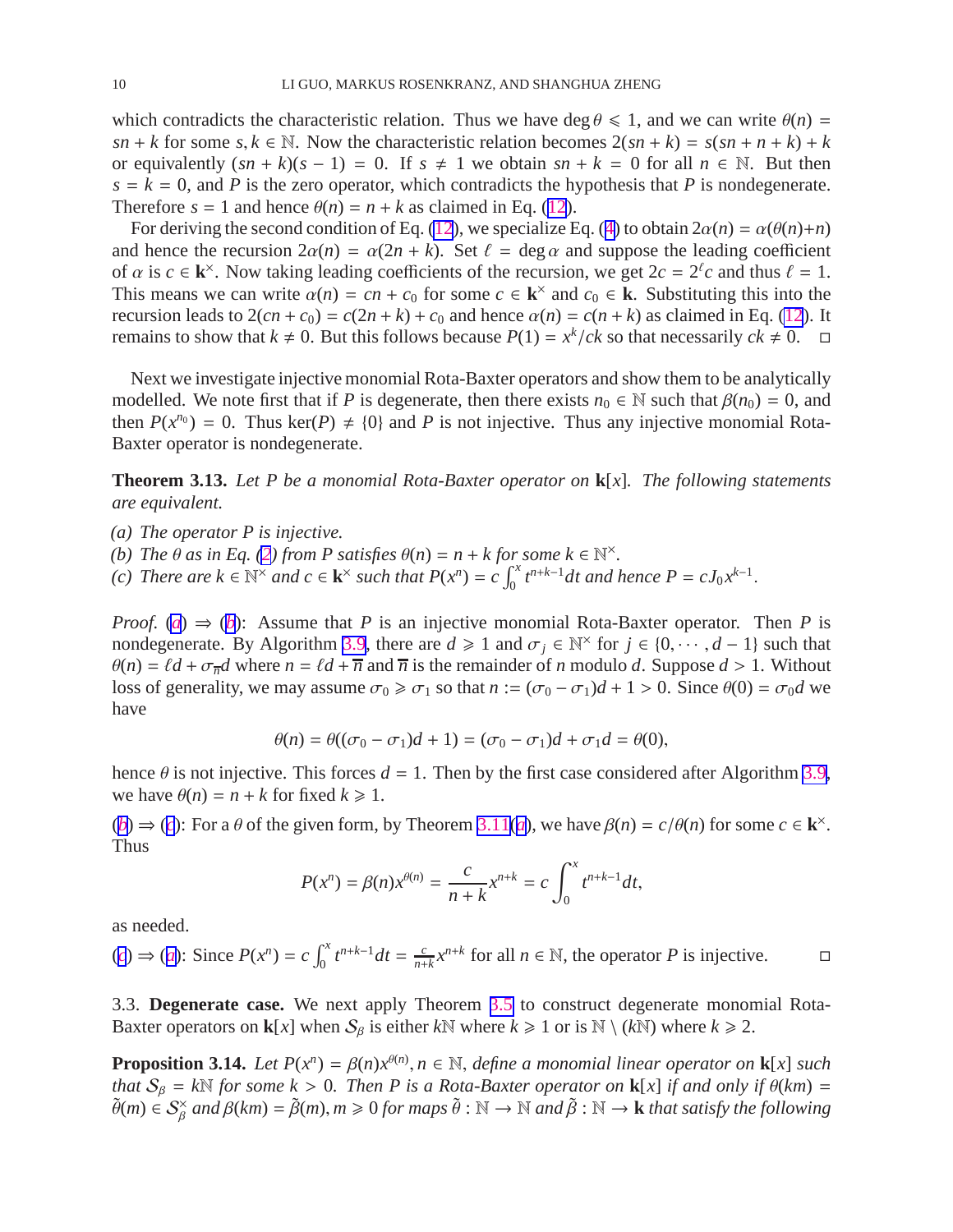<span id="page-11-0"></span>*equations*

(13) 
$$
\tilde{\theta}(m_1) + \tilde{\theta}(m_2) = \tilde{\theta}(m_1 + \frac{1}{k}\tilde{\theta}(m_2)) = \tilde{\theta}(\frac{1}{k}\tilde{\theta}(m_1) + m_2),
$$
\n(14) 
$$
\tilde{\theta}(m_1) \tilde{\theta}(m_2) = \tilde{\theta}(m_1 + \frac{1}{k}\tilde{\theta}(m_2))\tilde{\theta}(m_1) + \tilde{\theta}(m_2 + \frac{1}{k}\tilde{\theta}(m_2))\tilde{\theta}(m_2) + \tilde{\theta}(m_2 + \frac{1}{k}\tilde{\theta}(m_2))\tilde{\theta}(m_2)
$$
 for all  $m \in \mathbb{N}$ 

(14) 
$$
\tilde{\beta}(m_1)\tilde{\beta}(m_2) = \tilde{\beta}(m_1 + \frac{1}{k}\tilde{\theta}(m_2))\tilde{\beta}(m_2) + \tilde{\beta}(m_2 + \frac{1}{k}\tilde{\theta}(m_1))\tilde{\beta}(m_1) \text{ for all } m_1, m_2 \in \mathbb{N}.
$$

*Proof.* Since  $S_\beta = \{km \mid m \in \mathbb{N}\}\$ , we have  $\mathcal{Z}_\beta = \{km + i \mid 1 \le i \le k - 1, m \in \mathbb{N}\}\$ . Suppose *P* is a Rota-Baxter operator on **k**[*x*]. Then by Eq. ([1\)](#page-2-0), we have  $P(x^{km_1+i}P(x^{km_2})) = 0$  for all *m*<sub>1</sub>,  $m_2$  ∈ N and 1 ≤ *i* ≤ *k* − 1. Thus  $\beta(km_2)\beta(km_1 + i + \theta(km_2)) = 0$ . Since  $\beta(km_2) \neq 0$ , we have  $\beta(km_1 + i + \theta(km_2)) = 0$ . Then  $km_1 + i + \theta(km_2)$  is in  $\mathcal{Z}_{\beta}$ , and then  $i + \theta(km_2)$  is in  $\mathcal{Z}_{\beta}$  for  $1 \le i \le k - 1$ . Suppose that there exists  $m_0 \in \mathbb{N}$  such that  $\theta(km_0) \neq 0 \pmod{k}$ . Then there exists  $1 \le i_0 \le k - 1$  such that  $i_0 + \theta(km_0) \equiv 0 \pmod{k}$ . So  $i_0 + \theta(km_0)$  is in S<sub>β</sub> by the definition of S<sub>β</sub>. This is a contradiction to the fact proved above that  $i + \theta(km_2)$  is in  $\mathcal{Z}_{\beta}$  for  $1 \le i \le k - 1$ .

Thus  $\theta(km)$  is in  $S_\beta^{\times}$  for all  $m \in \mathbb{N}$ . So  $kn + \theta(km)$  is in  $S_\beta$  for all  $n, m \in \mathbb{N}$ . By Theorem [3.3](#page-4-0), Eqs. [\(3](#page-4-0)) and ([4\)](#page-4-0) hold. Let  $\tilde{\theta}(m) := \theta(km)$  and let  $\tilde{\beta}(m) := \beta(km)$ ,  $m \in \mathbb{N}$ . Thus  $\tilde{\beta}(m) \neq 0$  for all *m*  $\in$  N. Then by Eqs. ([3\)](#page-4-0) and ([4\)](#page-4-0), Eqs. [\(13](#page-10-0)) and [\(14](#page-10-0)) hold. This is what we want. The converse follows from Theorem 3.5(*a*). follows from Theorem [3.5\(](#page-5-0)*[a](#page-5-0)*).

Proposition [3.14](#page-10-0) gives a large class of monomial Rota-Baxter operators on **k**[*x*] with  $S_\beta = k\mathbb{N}$ , reducing to Corollary [3.6](#page-5-0) for  $k = 1$ . On the other hand, Theorem [3.5](#page-5-0) also gives the following result on monomial Rota-Baxter operators on  $\mathbf{k}[x]$  where  $\mathcal{S}_{\beta}$  is now complementary to Proposition [3.14](#page-10-0).

**Proposition 3.15.** *Let*  $P(x^n) = \beta(n)x^{\theta(n)}$  *be a monomial linear operator on* **k**[*x*] *with*  $S_\beta = \mathbb{N} \setminus k\mathbb{N}$ *for some*  $k \ge 2$ *.* 

- (*a*) For any *t* ∈  $\mathbb{N}^{\times}$  one obtains a degenerate monomial RBO by setting  $\theta(km + i) = k(m + t)$  $\alpha$ *nd*  $\theta$ (*km*) = 0 *for m*  $\in$  N *and*  $1 \le i \le k - 1$ *, choosing*  $\beta$  *as in Theorem* 3.5(*b*)*.*
- *(b)* Assume that  $\theta(i) = k$  for  $1 \le i \le k 1$ . Then  $\theta$  corresponds to a degenerate monomial RBO *on* **k**[*x*] *if and only if*  $\theta(km + i) = k(m + 1)$  *for all*  $m \in \mathbb{N}$  *and*  $1 \le i \le k - 1$ *.*

*Proof.* (*[a](#page-10-0)*) By our assumption on  $S_\beta$ , we have  $Z_\beta = \{km \mid m \in \mathbb{N}\}\$ . By assumption  $\theta(km + i) =$  $k(m + t)$  for all  $m \in \mathbb{N}$  and  $1 \le i \le k - 1$ , hence we obtain  $\mathcal{Z}_{\beta} + \theta(\mathcal{S}_{\beta}) \subseteq \mathcal{Z}_{\beta}$ . Since

$$
\theta(km_1 + i_1) + \theta(km_2 + i_2) = k(m_1 + m_2 + 2t)
$$

and

$$
\theta(km_1 + i_1 + \theta(km_2 + i_2)) = \theta(k(m_1 + m_2 + t) + i_1) = k(m_1 + m_2 + 2t)
$$

for all  $m_1, m_2 \in \mathbb{N}$  $m_1, m_2 \in \mathbb{N}$  $m_1, m_2 \in \mathbb{N}$  and  $1 \le i_1, i_2 \le k - 1$ , we have Eq. [\(3](#page-4-0)). Thus we may apply Theorem [3.5\(](#page-5-0)*b*) to obtain a degenerate RBO *P* on **k**[*x*].

(*[b](#page-10-0)*) Assume first that *P* is a monomial RBO on **k**[*x*]. Then by Eq. ([5\)](#page-4-0),  $\beta(km+i)\beta(km+\theta(km+i)) = 0$ for all  $m \in \mathbb{N}$  and  $1 \le i \le k-1$ . Since  $\beta(km+i) \ne 0$ , we have  $\beta(km+\theta(km+i)) = 0$ , so  $km+\theta(km+i)$ is in  $\mathcal{Z}_{\beta}$ . From  $\mathcal{Z}_{\beta} = k\mathbb{N}$  we infer  $\theta(km+i) \in \mathcal{Z}_{\beta}$ . Thus  $\mathcal{S}_{\beta} + \theta(\mathcal{S}_{\beta}) \subseteq \mathcal{S}_{\beta}$ . By Theorem [3.3](#page-4-0), Eq. [\(3](#page-4-0)) holds. We now prove that  $\theta(km + i) = k(m + 1)$  by induction on  $m \ge 0$ . The base case  $m = 0$  is immediate from our assumption. Assume  $\theta(km + i) = k(m + 1)$  has been proved for  $m \ge 0$ . By Eq.  $(3)$  $(3)$ , we have

$$
\theta(k(m+1)+i) = \theta(km+i+\theta(i)) = \theta(km+i) + \theta(i).
$$

By the induction hypothesis, we get  $\theta(k(m + 1) + i) = k(m + 2)$ . This completes the proof.

Conversely, by  $\theta(km + i) = k(m + 1)$  $\theta(km + i) = k(m + 1)$  $\theta(km + i) = k(m + 1)$  and Item (*a*), we obtain a degenerate RBO *P* on **k**[*x*].  $\Box$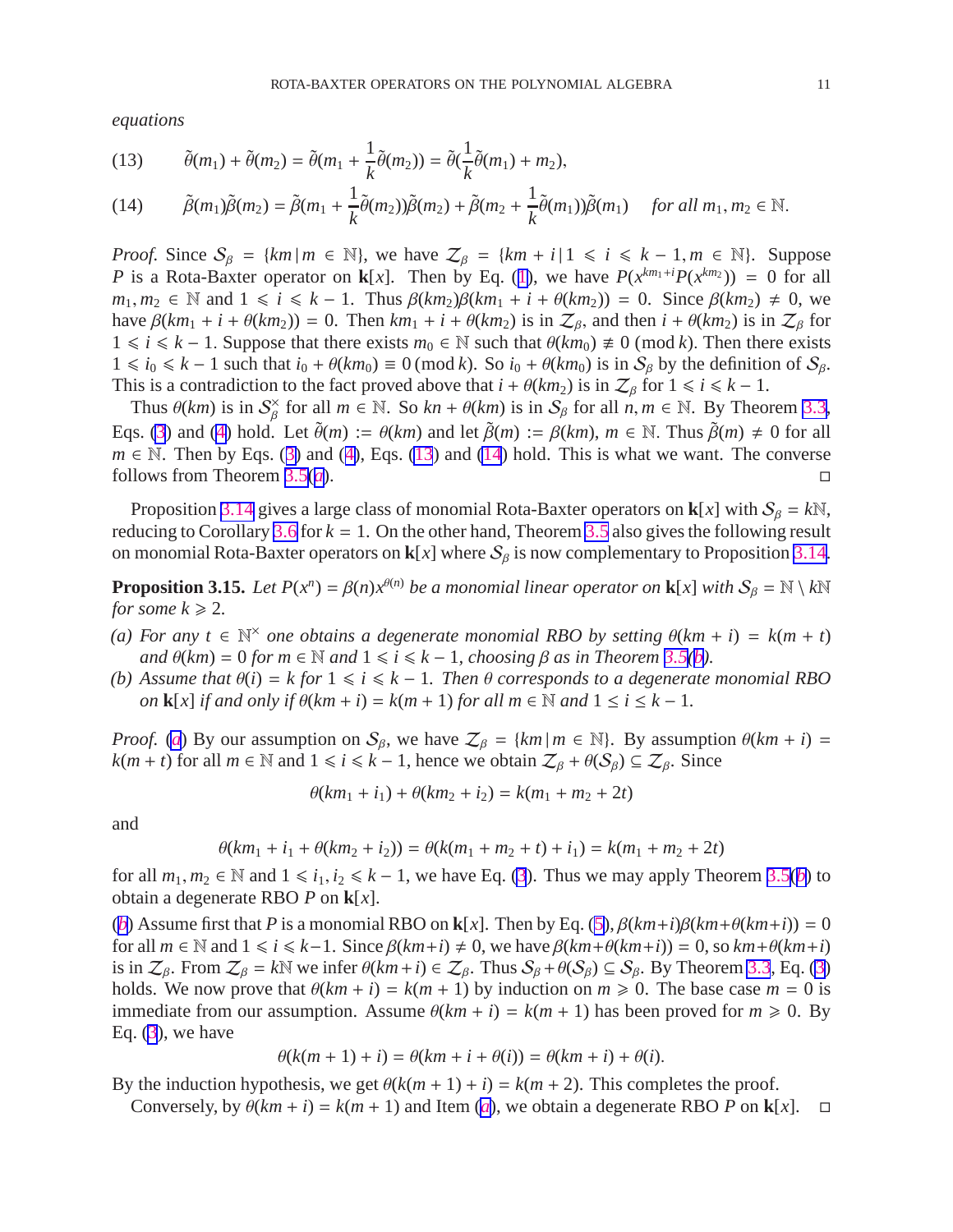<span id="page-12-0"></span>**Example 3.16.** Taking  $k = 2$  in Proposition [3.14](#page-10-0) and Proposition [3.15,](#page-10-0) we obtain the following degenerate monomial Rota-Baxter operators on **k**[*x*].

(*a*)  $P(x^{2k}) = \frac{x^{2(k+1)}}{k+1}$  $\frac{2(k+1)}{k+1}$  and  $P(x^{2k+1}) = 0$  for all  $k \in \mathbb{N}$ . (*b*)  $P(x^{2k}) = 0$  and  $P(x^{2k+1}) = \frac{x^{2(k+1)}}{k+1}$  $\frac{f(x+1)}{k+1}$  for all  $k \in \mathbb{N}$ .

The above examples may also be regarded as special cases of the following result.

**Proposition 3.17.** *Let*  $P_0 \in RBO(R)$  *for a* **k**-algebra R. Assume  $\phi$  *is a* **k**-linear operator on R such *that*  $E := P_0(\text{im}(\phi))$  *is a nonunitary* **k**-subalgebra. If  $\phi$  *is a homomorphism of the E-module* R *then*  $P_0 \circ \phi$  *is also a Rota-Baxter operator on R.* 

*Proof.* This follows immediately since

$$
(P_0 \circ \phi)(a)(P_0 \circ \phi)(b) = P_0(\phi(a))P_0(\phi(b)) = P_0(\phi(a)P_0(\phi(b))) + P_0(P_0(\phi(a))\phi(b))
$$
  
= 
$$
(P_0 \circ \phi)(a(P_0 \circ \phi)(b)) + (P_0 \circ \phi)((P_0 \circ \phi)(a)b),
$$

for all  $a, b \in R$ .

For  $R = \mathbf{k}[x]$  let  $\phi: f(x) \mapsto (f(x) + f(-x))/2$  be the projector onto the **k**-subspace spanned by the even monomials and set  $P_0 = 2J_0x$ . Then

$$
(P_0 \circ \phi)(x^n) := \begin{cases} \frac{x^{2(k+1)}}{k+1} & \text{if } n = 2k, \\ 0 & \text{if } n = 2k+1, \end{cases}
$$

for [a](#page-11-0)ll  $k \in \mathbb{N}$  so that  $P_0 \circ \phi$  is the same as *P* in Example [3.16](#page-11-0)(*a*). On the other hand, choosing  $\phi$ as the projector  $f(x) \mapsto (f(x) - f(-x))/2$  onto the space of odd monomials and setting  $P_0 = 2J_0$ yields

$$
(P_0 \circ \phi)(x^n) := \begin{cases} 0 & \text{if } n = 2k, \\ \frac{x^{2(k+1)}}{k+1} & \text{if } n = 2k+1, \end{cases}
$$

for all  $k \in \mathbb{N}$  $k \in \mathbb{N}$  $k \in \mathbb{N}$  so that  $P_0 \circ \phi$  is the same as *P* in Example [3.16](#page-11-0)(*b*). In both cases, *E* is the nonunitary algebra of nonconstant even monomials.

**Proposition 3.18.** Let  $P(x^n) = \beta(n)x^{\theta(n)}$  be a nonzero degenerate monomial RBO on **k**[x] satisfy*ing the condition*  $S_\beta + \theta(S_\beta) \subseteq S_\beta$ .

- (a) There exists a map  $\sigma: \mathbb{N} \to S_\beta$  such that  $P_0(x^n) := P(x^{\sigma(n)})$  defines a nondegenerate monomial *RBO on* **k**[*x*]*.*
- *(b) We have*

(15) 
$$
\mathcal{S}_{\beta} = C \uplus (s_1 + e\mathbb{N}) \uplus \cdots \uplus (s_k + e\mathbb{N}),
$$

 $where C ⊂ N is finite, k < e ∈ N<sup>×</sup>, and s<sub>1</sub>,..., s<sub>k</sub> ∈ S<sub>β</sub> are incongruent modulo e (in the sense)$ *that*  $x - y \notin e\mathbb{Z}$ ) such that  $s_1 - e, \ldots, s_k - e \notin C$ . Moreover, there exists a finite set  $E \subset S_\beta$ *such that* θ *is determined uniquely by its values on E.*

*Proof.* Since *P* is nonzero, both  $S_\beta \neq \emptyset$  and  $Z_\beta \neq \emptyset$  are infinite by Lemma [3.4](#page-4-0). From Eq. [\(3](#page-4-0)) and the condition  $S_\beta + \theta(S_\beta) \subseteq S_\beta$  we see that  $T := \theta(S_\beta)$  is additively closed. As in the proof of Theorem [3.8](#page-6-0) one checks that  $\theta - id_N$  is periodic on  $S_\beta$  with primitive period *d* and  $T \subseteq dN^\times$ so that  $d \mid e := \text{gcd}(T)$ . Hence  $T/e$  is a numerical semigroup [\[26](#page-19-0), Prop. 10.1], meaning a subsemigroup of  $\mathbb{N}^{\times}$  with a finite complement *G* ⊆  $\mathbb{N}^{\times}$  of so-called gaps. Thus we obtain *T* =  $e^{\mathbb{N}^{\times}} \setminus eG$ . We write  $f \in \mathbb{N}$  for the Frobenius number of *T*/*e*, meaning the greatest element of *G* for  $G \neq \emptyset$  and  $f = 0$  otherwise.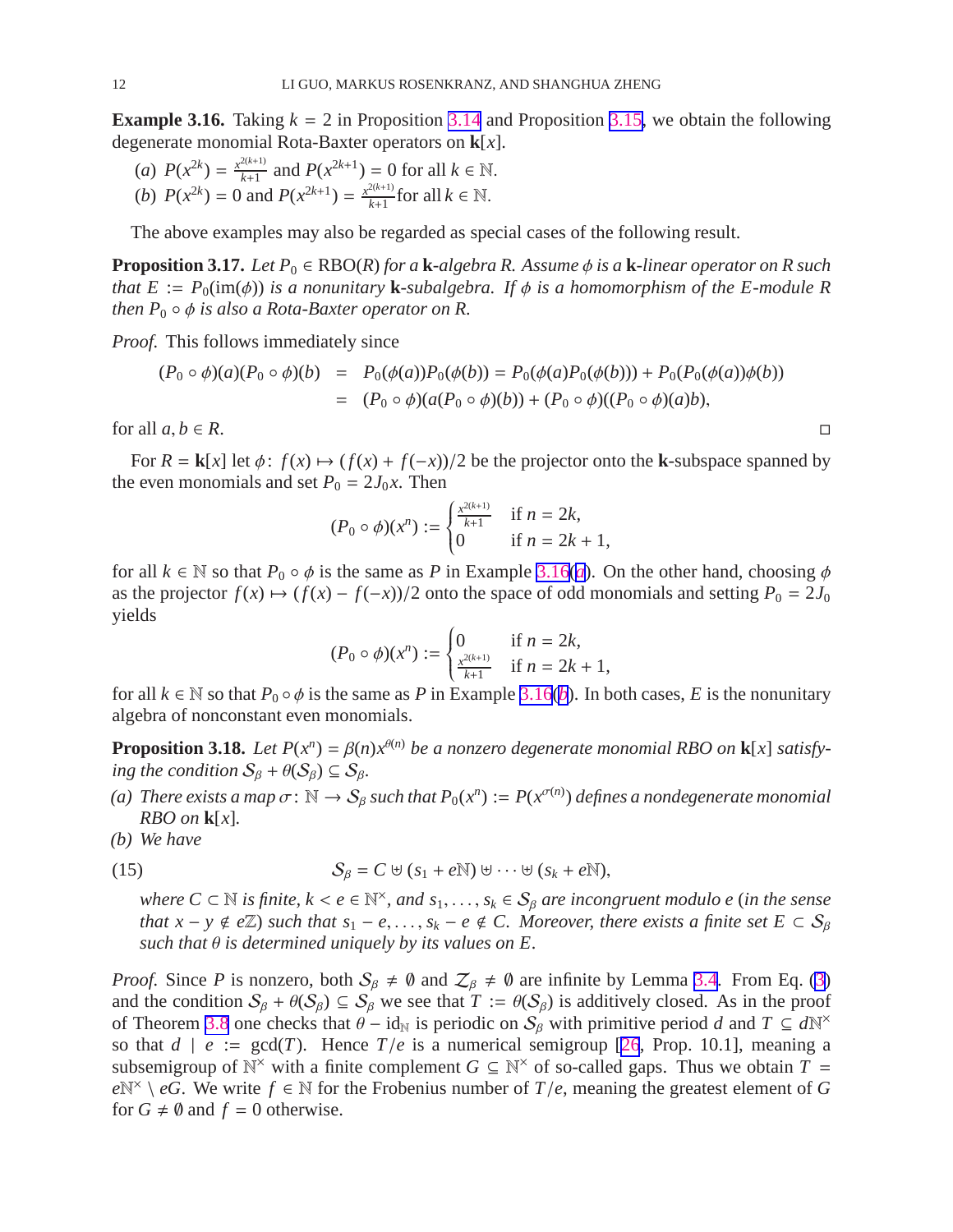<span id="page-13-0"></span>(*[a](#page-11-0)*) Fix an element *s* of  $S_\beta$ . We define  $\sigma: \mathbb{N} \to S_\beta$  as follows. For  $n \in \mathbb{N}$ , write  $n = \ell e + r$  with  $\ell \ge 0$  and  $0 \le r < e$ . Define  $\sigma(\ell e + r) := (f + \ell)e + s$ . Then  $\sigma$ : ℕ → S<sub>β</sub> follows from the condition  $S_\beta + T \subseteq S_\beta$  since  $(f + \ell)e \in T$  for all  $\ell > 0$ . We show now that

(16) 
$$
\sigma\big(n+\theta(\sigma(m))\big)=\sigma(n)+\theta(\sigma(m))
$$

for all  $m, n \in \mathbb{N}$ . We have  $\theta(\sigma(m)) = te \in T$  for some  $t \notin G$ , and we may write  $n = \ell e + r$ with  $0 \le r < e$  and  $\ell \ge 0$ . Then one computes  $\sigma(r) + (f + \ell + t)e$  for both sides of Eq. ([16\)](#page-12-0).

Let us now prove that  $P_0$  satisfies Eq. [\(1](#page-2-0)) or equivalently  $RB(P_0, P_0) = 0$ . Since the latter is a symmetric bilinear form and **k**[*x*] has characteristic zero, the polarization identity implies that it suffices to prove  $RB(P_0, P_0)(u, u) = 0$  for all  $u \in \mathbf{k}[x]$ . Of course we may restrict ourselves to the canonical basis  $u = x^n$ , so it remains to show  $P(x^{\sigma(n)})^2 = 2P_0(x^n P(x^{\sigma(n)}))$ . Applying the definition of *P*, this is equivalent to

$$
\beta(\sigma(n))^2 x^{2\theta(\sigma(n))} = 2\beta(\sigma(n)) P_0(x^{n+\theta(\sigma(n))}),
$$

and we may use Eq. ([16\)](#page-12-0) to expand the right-hand side further to

$$
2\beta(\sigma(n))\beta(\sigma(n)+\theta(\sigma(n))) x^{\theta(\sigma(n)+\theta(\sigma(n)))}.
$$

But now we may apply Eqs. [\(3](#page-4-0)) and [\(4](#page-4-0)) of Theorem [3.3](#page-4-0) to conclude that this is equal to the left-hand side. Hence  $P_0$  is indeed a monomial RBO on **k**[x]. Clearly  $P_0(x^n) = P(x^{\sigma(n)}) \neq 0$ since  $\sigma(n) \in S_\beta$ , so  $P_0$  is nondegenerate.

(*[b](#page-11-0)*) For defining  $s_1, \ldots, s_k$ , consider first the sets  $\Sigma_i := \mathcal{S}_{\beta} \cap (i + e\mathbb{N})$  for  $i \in \{0, \ldots, e-1\}$ . Suppressing the empty ones, we reindex the rest as  $\Sigma_1, \ldots, \Sigma_k$  for  $1 \leq k \leq e$ . Then for any  $i \in$  $\{1, \ldots, k\}$  there exists  $\sigma_i \in \Sigma_i$  such that  $\sigma_i + e \mathbb{N} \subseteq \Sigma_i$ . Indeed, one may choose  $\sigma_i = \sigma'_i + (f + 1)e$ for any  $\sigma'_i \in \Sigma_i$  since then  $(f + 1)e \in T$ , and the hypothesis  $S_\beta + T \subseteq S_\beta$  implies the required condition  $\sigma_i + e^{\mathbb{N}} \subseteq \Sigma_i$ . Let  $s_i \in \Sigma_i$  be minimal such that the condition is satisfied; this implies in particular  $s_i - e \notin S_\beta$ . Then clearly  $\Sigma_i = C_i \cup (s_i + e\mathbb{N})$  for finite sets  $C_i \subset \mathbb{N}$ . Now define  $C :=$  $C_1 \cup \cdots \cup C_k$  to obtain the decomposition [\(15](#page-11-0)). We must have  $k < e$  since otherwise  $\mathcal{Z}_{\beta} \subseteq$  $\{0, \ldots, \max(s_1, \ldots, s_e)\}\$ is finite, contradicting Lemma [3.4.](#page-4-0) Finally, note that  $E := \mathcal{S}_{\beta} \setminus (\mathcal{S}_{\beta} + T)$ is bounded by max( $s_1, \ldots, s_k$ ) + ( $f$  + 1)*e* and hence finite. Clearly,  $\theta$  is determined on  $S_\beta \setminus E$  by  $\Box$ Eq. [\(3](#page-4-0)).

#### 4. Injective Rota-Baxter operators on **k**[*x*]

For now let **k** be an arbitrary field of characteristic zero. An important subclass of Rota-Baxter operators *P* on **k**[*x*] are those associated with the standard derivation  $\partial$  in the sense that  $\partial \circ P =$ 1<sub>**k**[*x*]</sub>. We generalize this for arbitrary *r* ∈ **k**[*x*]<sup>×</sup> to the *differential law* ∂ ∘ *P* = *r*, where *r* denotes the corresponding multiplication operator. Thus we define

(17) 
$$
RBO_r(\mathbf{k}[x]) := \{ P \in RBO(\mathbf{k}[x]) \mid \partial \circ P = r \}.
$$

Let us now show that the class of all operators satisfying a differential law actually coincides with the class of all injective operators, which we denote by RBO∗(**k**[*x*]).

**Theorem 4.1.** *We have*  $RBO_*(\mathbf{k}[x]) = \bigcup_{r \in \mathbf{k}[x]^{\times}} RBO_r(\mathbf{k}[x])$ *.* 

*Proof.* The inclusion from right to left is simple as  $P(f) = 0$  implies  $\partial(P(f)) = rf = 0$  and hence  $f = 0$  since  $\mathbf{k}[x]$  is an integral domain.

Now let  $P: \mathbf{k}[x] \to \mathbf{k}[x]$  be an injective Rota-Baxter operator. Then there exists a linear map  $D: \text{im}(P) \to \mathbf{k}[x]$  with  $D \circ P = 1_{\mathbf{k}[x]}$ . Adjoining **k** as constants, one can immediately check that *D* is a derivation on the unitary subalgebra  $J := \mathbf{k} + \text{im}(P)$ . Note that  $P(1) \notin \mathbf{k}$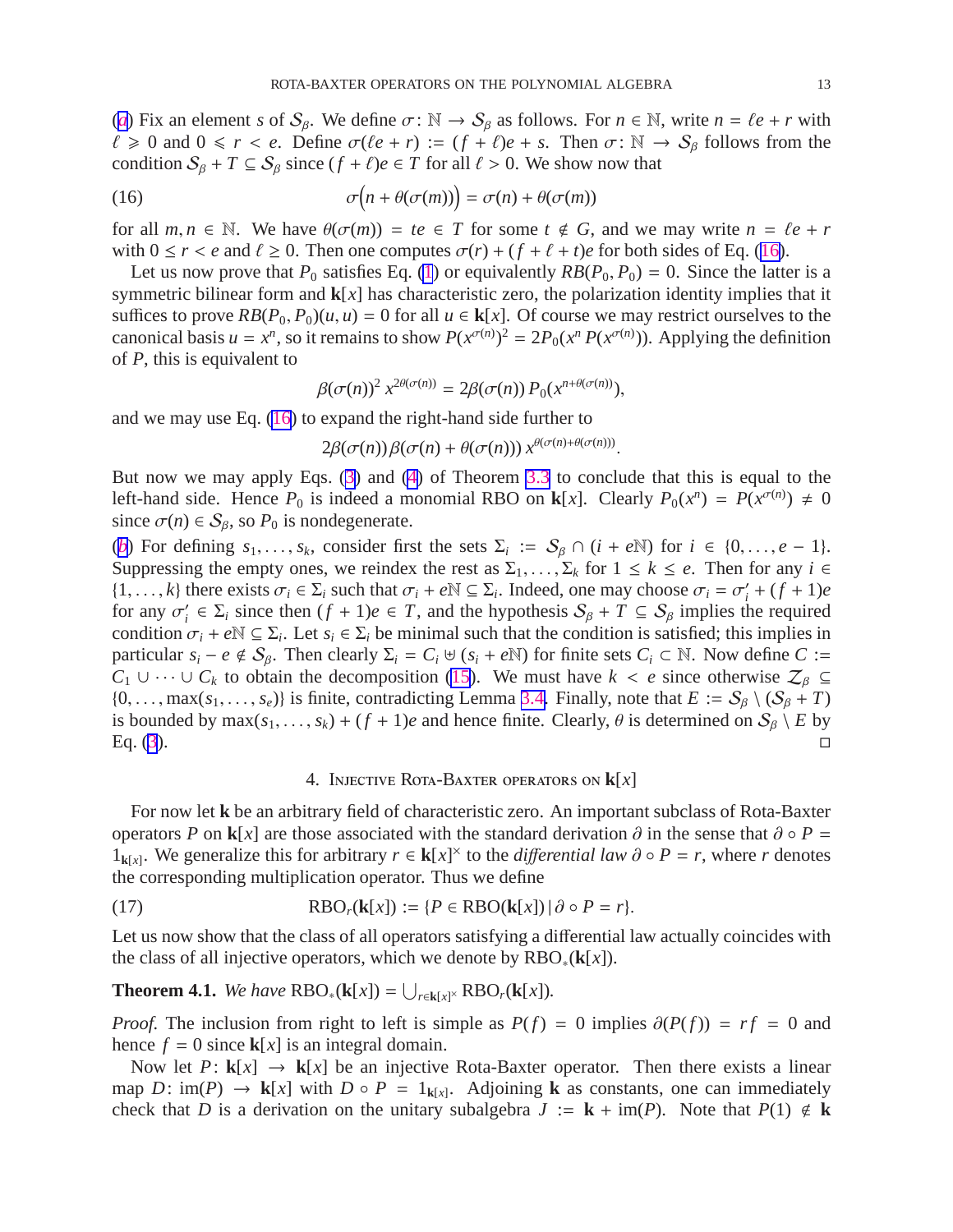<span id="page-14-0"></span>since  $P(1) = c$  implies  $c^2 = P(1)^2 = 2P(P(1)) = 2c^2$  and hence  $c = 0$ , contradicting injectivity. This means  $\mathbf{k} \subsetneq J$ . Since  $J \subseteq \mathbf{k}[x]$  is an integral domain, *D* extends uniquely to a derivation on the fraction field  $K \subseteq \mathbf{k}(x)$  of the ring *J*. By Lüroth's theorem [[9,](#page-18-0) Thm. 11.3.4], the intermediate field **k**  $\subset K \subseteq \mathbf{k}(x)$  is a simple transcendental extension of **k**, so there exists  $\phi \in \mathbf{k}(x) \setminus \mathbf{k}$ with  $K = k(\phi)$ . But then  $K \subseteq k(x)$  is an algebraic field extension [[29,](#page-19-0) §73], so the derivation *D* extends uniquely to  $\mathbf{k}(x)$  according to [[9,](#page-18-0) Thm. 11.5.3]. But it is well known [[21,](#page-19-0) Prop. 1.3.2] that every **k**-derivation on **k**[*x*] is a multiple of the canonical derivation, so we must have  $D = \psi \partial$ for  $\psi := D(x)$ . Then  $D \circ P = 1$  on **k**[*x*] implies that  $\psi \cdot P(1)' = 1$ , so we obtain  $D = r^{-1}\partial$ with  $r := P(1)' \in \mathbf{k}[x]$  and then also  $\partial \circ P = r$ .

Thus the study of injective Rota-Baxter operators on  $\mathbf{k}[x]$  reduces to the study of  $RBO_r(\mathbf{k}[x])$ . As noted in Section [2](#page-1-0), all standard integral operators  $J_a$  are in  $RBO_1(k[x])$ ; more generally, the analytically modelled operators  $J_a r$  are in  $RBO_r(k[x])$ . It is thus tempting to speculate that RBO<sub>*r*</sub>( $\mathbf{k}[x]$ ) is exhausted by the *J<sub>a</sub>r*. For the special case  $\mathbf{k} = \mathbb{R}$  and  $r = x^k$  this will be proved at the end of this section in Theorem [4.9](#page-15-0). For the moment, let **k** be an arbitrary field containing Q.

From integration over the reals, it is well known that the difference between two indefinite integrals is always a definite integral, which may be interpreted as a *measure*. This generalizes to the algebraic setting in the following way.

**Lemma 4.2.** *Let*  $r \in k[x]^{\times}$  *and*  $a \in k$  *be arbitrary. Then*  $P \in End(k[x])$  *satisfies the differential law*  $\partial \circ P = r$  *if and only if*  $J_a r - P \in \mathbf{k}[x]^*$ *.* 

*Proof.* Since  $\partial \circ J_a r = r$ , a linear operator *P* on **k**[*x*] satisfies  $\partial \circ P = r$  if and only if  $\partial \circ \mu = 0$  for  $\mu := J_a r - P$ . The latter identity holds if and only if im(*u*) is contained in ker( $\partial$ ) = **k**.  $\mu := J_a r - P$ . The latter identity holds if and only if im( $\mu$ ) is contained in ker( $\partial$ ) = **k**.

In analogy to the reals, we call the above linear functional  $\mu$  the *associated measure* of *P*. Then the lemma says that the linear operators satisfying the differential law are classified by their associated measures in the sense that

$$
\{P \in \text{End}(\mathbf{k}[x]) \mid \partial \circ P = r\} = J_a r + \mathbf{k}[x]^*,
$$

where the initialized point *a* may be chosen arbitrarily (typically  $a = 0$ ). But in the real case, a measure is more than an arbitrary linear functional; for the algebraic situation this is captured in the following result. Here and henceforth we employ the abbreviation  $\star_{r,a}$  for  $\star_{J_a r}$ , and  $\star_r$ for  $\star_{r,0}$ .

**Theorem 4.3.** *Let*  $r \in k[x]^{\times}$  *and*  $a \in k$  *be arbitrary. Then the map defined by*  $P \mapsto J_a r - P$  *is a bijection between*  $RBO_r(k[x])$  *and*  $(k[x], \star_{r,a})^{\bullet}$ *.* 

*Proof.* By Lemma [4.2](#page-13-0) and Proposition [2.3](#page-3-0)(*[c](#page-3-0)*), we obtain an surjective map

$$
RBO_r(\mathbf{k}[x]) \to (\mathbf{k}[x], \star_{r,a})^{\bullet}, \qquad P \mapsto J_a r - P.
$$

The map is injective since  $J_a r - P = J_a r - \tilde{P}$  implies  $P = \tilde{P}$ .

Thus the above classification of operators satisfying differential law may be refined to

$$
RBO_r(\mathbf{k}[x]) = J_a r - (\mathbf{k}[x], \star_{r,a})^{\bullet}.
$$

For working out a more explicit description, we specialize to the monomial case  $r = x^k$ , where we use the abbreviation  $\star_k$  for  $\star_{x^k}$ . To this end, we will determine  $(\mathbf{k}[x], \star_k)$ <sup>\*</sup>, starting with  $k = 0$ .

#### **Theorem 4.4.**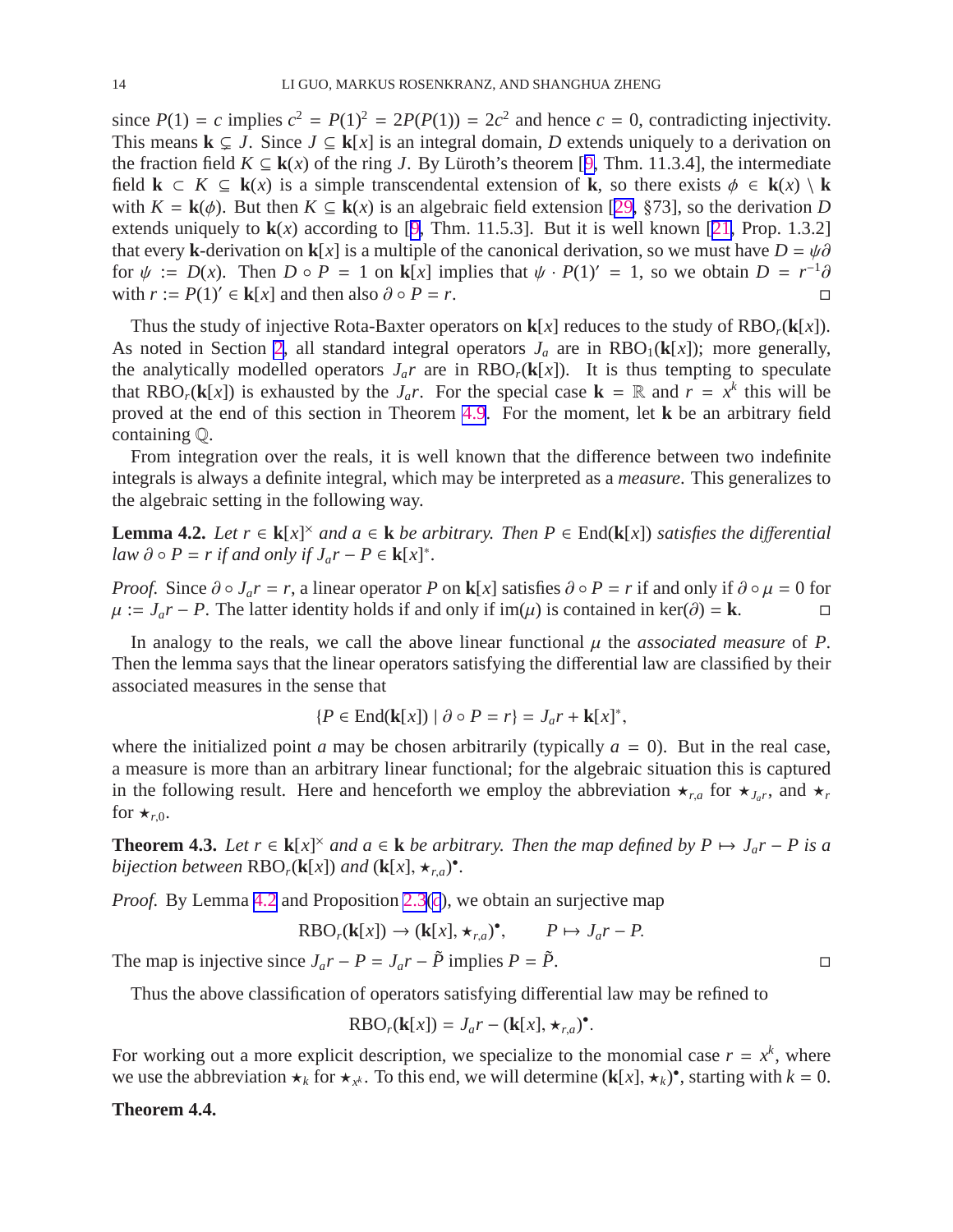- <span id="page-15-0"></span>*(a)* For any  $k \in \mathbb{N}$ , we have the isomorphism  $(\mathbf{k}[x], \star_k) \cong x^{k+1} \mathbf{k}[x]$  of nonunitary algebras.
- *(b)* There is a bijection  $(\mathbf{k}[x], \star_0)^\bullet \to \mathbf{k}$  that sends  $\mu$  to  $\mu(1)$ . In particular, the value  $a := \mu(1) \in \mathbf{k}$ *determines* µ *uniquely by*

(18) 
$$
\mu(x^n) = \frac{1}{n+1} a^{n+1}
$$

*for all*  $n \in \mathbb{N}$ *. Moreover, the codimension of*  $\ker(\mu)$  *equals* 0 *for*  $a = 0$ *, and* 1 *for*  $a \neq 0$ *.* 

*Proof.* (*[a](#page-14-0)*) Note that  $\{u_n := nx^{n-k-1} | n \ge k+1\}$  is a **k**-linear basis of **k**[*x*] with

$$
u_m \star_k u_n = mx^{m-k-1} J_0(x^k \cdot nx^{n-k-1}) + nx^{n-k-1} J_0(x^k \cdot mx^{m-k-1})
$$
  
=  $mx^{m-k-1} x^n + nx^{n-k-1} x^m = (m+n)x^{m+n-k-1} = u_{m+n}.$ 

Thus the **k**-linear map induced by  $u_n \mapsto x^n$   $(n \ge k + 1)$  is an isomorphism  $(\mathbf{k}[x], \star_k) \to x^{k+1}\mathbf{k}[x]$ of nonunitary **k**-algebras as claimed.

(*[b](#page-14-0)*) Since *x***k**[*x*] is the free nonunitary commutative **k**-algebra on *x*, so is (**k**[*x*],  $\star$ <sub>0</sub>) by the isomorphism from (*[a](#page-14-0)*). Then the bijection follows from the universal property of free nonunitary commut[a](#page-14-0)tive **k**-algebra on *x*. Note that under the isomorphism from  $(a)$ , the generator *x* of  $x$ **k**[*x*] corresponds to the generator  $1 = u_1$  of  $(k[x], \star_0)$ .

To prove Eq. [\(18](#page-14-0)), we use induction on *n*. For the base case  $n = 0$ , we have  $\mu(1) = a$  by the definition of *a*. Now suppose Eq. [\(18](#page-14-0)) has been proved for a fixed *n*. Since

$$
1 \star_0 x^n = J_0(x^n) + x^n J_0(1) = \frac{n+2}{n+1} x^{n+1}
$$

and  $\mu$  is an **k**-algebra homomorphism, we have

$$
\mu\left(\frac{n+2}{n+1}x^{n+1}\right) = \mu(1 \star_0 x^n) = \mu(1)\mu(x^n) = \frac{1}{n+1}a^{n+2},
$$

applying the induction hypothesis in the last step. Thus we obtain  $\mu(x^{n+1}) = \frac{1}{n+1}$  $\frac{1}{n+2}$   $a^{n+2}$ , and the induction is complete. The last statement follows since the codimension of  $\ker(\mu)$  equals the dimension of im( $\mu$ ) and  $\mu$  is surjective if and only if  $\mu(1) \neq 0$ .

At this juncture, the results accumulated are sufficient for classifying all Rota-Baxter operators *P* satisfying the differential relation  $\partial \circ P = 1_{k[x]}$ . This is an important special case since it states that all *indefinite integrals* are analytically modelled.

### **Theorem 4.5.** *We have*  $RBO_1(k[x]) = \{J_a | a \in k\}.$

*Proof.* The inclusion from right to left is clear, so assume  $P \in RBO_1(k[x])$ . By Theorem [4.3](#page-13-0), there exists  $\mu \in (\mathbf{k}[x], \star_0)$  such that  $P = J_0 - \mu$ . Setting now  $a := \mu(1)$ , Theorem [4.4](#page-14-0) asserts that  $\mu(x^n) = \frac{1}{n+1}$  $\frac{1}{n+1}$  *a*<sup>*n*+1</sup> for all *n* ∈ N. Then

$$
P(x^n) = J_0(x^n) - \mu(x^n) = \frac{x^{n+1} - a^{n+1}}{n+1} = J_a(x^n)
$$

so that  $P = J_a$ , and the inclusion from left to right is established.

For classifying the Rota-Baxter operators *P* with  $\partial \circ P = x^k$  ( $k > 0$ ) we must determine all algebra homomorphisms  $\mu$  with respect to the multiplication  $\star_k$ . At this point, we have to restrict ourselves to the field  $\mathbf{k} = \mathbb{R}$  since we shall make use of the order on the *reals* in the next two lemmas.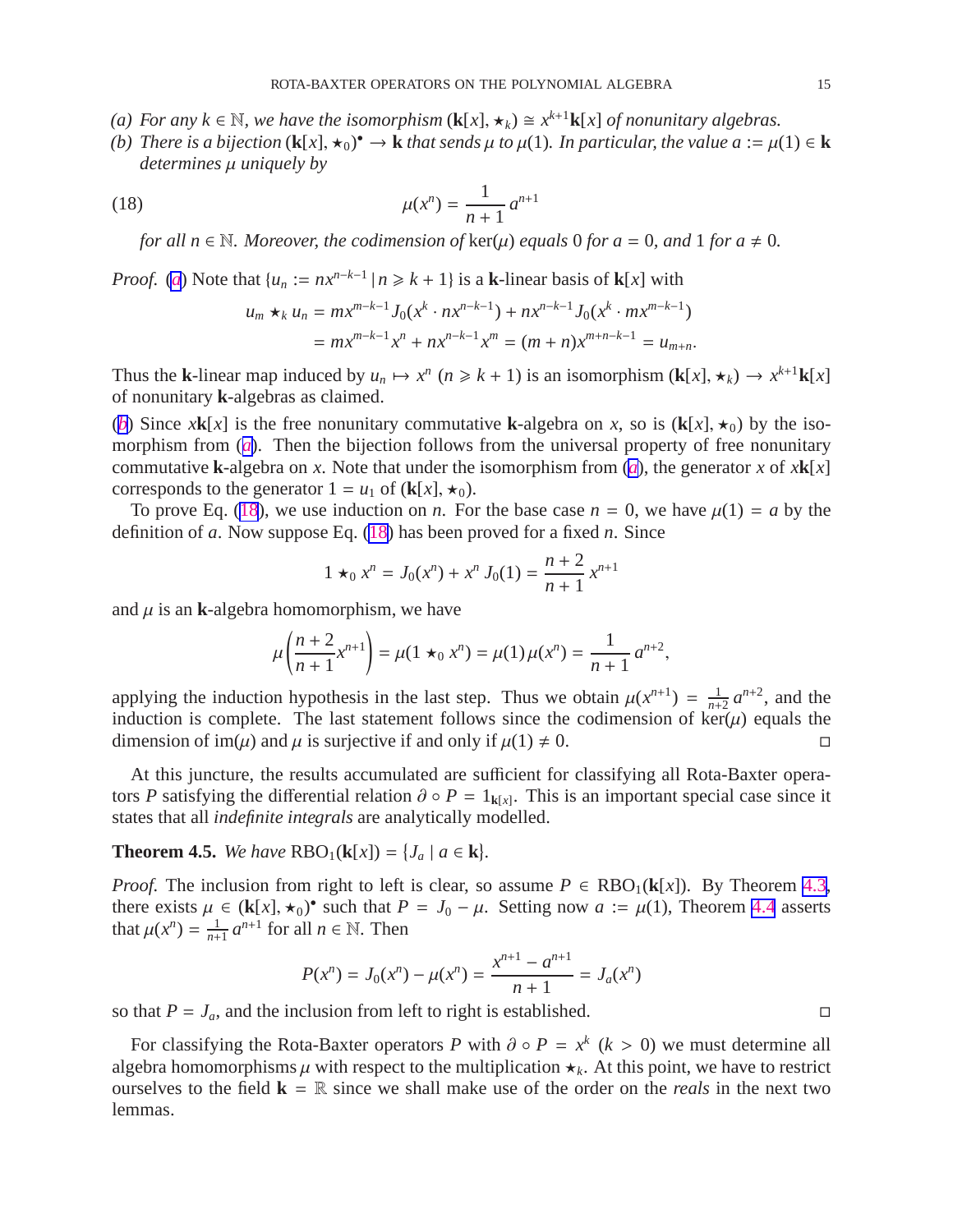<span id="page-16-0"></span>**Lemma 4.6.** *Let*  $\mu$ : ( $\mathbb{R}[x], \star_{2\ell+1}$ )  $\rightarrow \mathbb{R}$  *be an*  $\mathbb{R}$ *-algebra homomorphism with*  $\ell \geq 0$ *. Then we have*  $\mu(1) \geq 0$ *.* 

*Proof.* Since  $1 \star_{2\ell+1} 1 = 2 J_0(x^{2\ell+1}) = x^{2\ell+2}/(\ell+1)$  and  $\mu$  is an R-algebra homomorphism, we obtain  $c^2 = \mu(1 \star_{2\ell+1} 1) = \mu(x^{2\ell+2}/(\ell+1))$ , where we have set  $c := \mu(1)$ . Hence we get the relation  $\mu(x^{2\ell+2}) = (\ell+1)c^2$ . We have also

$$
1 \star_{2\ell+1} x^{2\ell+2} = J_0(x^{4\ell+3}) + x^{2\ell+2} J_0(x^{2\ell+1}) = \frac{3}{4\ell+4} x^{4\ell+4}
$$

,

,

which implies by the R-algebra homomorphism property and the previous relation that

(19) 
$$
\mu(x^{4\ell+4}) = \frac{4}{3}(\ell+1)^2 c^3
$$

Next we observe that  $x^{\ell+1} \star_{2\ell+1} x^{\ell+1} = 2x^{\ell+1} J_0(x^{3\ell+2}) = (2/3) x^{4\ell+4}/(\ell+1)$ . Setting  $\tilde{c} := \mu(x^{\ell+1})$ , this yields yet another relation

.

(20) 
$$
\mu(x^{4\ell+4}) = \frac{3}{2}(\ell+1)\tilde{c}^2.
$$

Combining Eqs. [\(19](#page-15-0)) and ([20\)](#page-15-0), we obtain  $\frac{4}{3}(l+1)^2c^3 = \frac{3}{2}$  $\frac{3}{2}(\ell+1)\tilde{c}^2$  and thus  $c = \sqrt[3]{\frac{9}{8(\ell+1)}\tilde{c}^2} \ge 0$ .  $\Box$ 

**Lemma 4.7.** *Let*  $\mu$ : ( $\mathbb{R}[x], \star_k$ )  $\to \mathbb{R}$  *be an*  $\mathbb{R}$ *-algebra homomorphism for*  $k \in \mathbb{N}$ *. Then there exists a* number  $a \in \mathbb{R}$  such that  $\mu(1) = a^{k+1} / (k+1)$ .

*Proof.* We set  $c := \mu(1)$  and  $a := \sqrt[k+1]{(k+1)c}$ . If  $k = 2\ell + 1$  with  $\ell \in \mathbb{N}$ , Lemma [4.6](#page-15-0) implies that *c* ≥ 0 and we may extract an even root to obtain *a* ∈ R. If on the other hand  $k = 2\ell$  for  $\ell \in \mathbb{N}$ , the root in *a* is odd and hence clearly *a* ∈ R also in this case. the root in *a* is odd and hence clearly  $a \in \mathbb{R}$  also in this case.

The number  $a$  ensured by the previous lemma serves to characterize the associated measure  $\mu$  of the Rota-Baxter operator underlying the double product ⋆*<sup>k</sup>* . Analytically speaking, Analytically speaking,  $\mu(1)$  is the Riemann integral over [0, *a*].

**Proposition 4.8.** *Let*  $\mu$ : ( $\mathbb{R}[x], \star_k$ )  $\to \mathbb{R}$  *be an*  $\mathbb{R}$ *-algebra homomorphism. Then there exists a*  $number \ a \in \mathbb{R} \ such \ that \ \mu(x^n) = a^{n+k+1}/(n+k+1) \ for \ all \ n \in \mathbb{N} \.$  In particular,  $\mu$  is uniquely *determined by a.*

*Proof.* We prove the claim by induction on  $n \in \mathbb{N}$ . In the base case  $n = 0$ , Lemma [4.7](#page-15-0) yields  $\mu(1) = a^{k+1}/(k+1)$ . Suppose now the claim has been proved up to a fixed *n*. Since

$$
1 \star_k x^{n-k} = J_0(x^n) + x^{n-k} J_0(x^k) = \frac{n+k+2}{(n+1)(k+1)} x^{n+1}
$$

and  $\mu$  is an R-algebra homomorphism, we have

$$
\mu\left(\frac{n+k+2}{(n+1)(k+1)}x^{n+1}\right) = \mu(1 \star_k x^{n-k}) = \mu(1)\mu(x^{n-k}) = \frac{1}{(n+1)(k+1)}a^{n+k+2}
$$

where we have applied the induction hypothesis in the last step since *n* − *k* ≤ *n*. But this gives immediately  $u(x^{n+1}) = a^{n+k+2}/(n + k + 2)$ , which completes the induction. immediately  $\mu(x^{n+1}) = a^{n+k+2}/(n+k+2)$ , which completes the induction.

Since the number *a* of the proposition above characterizes the associated measures, we obtain now the *desired classification* of the Rota-Baxter operators *P* on R[*x*] that satisfy the differential relation  $\partial \circ P = x^k$ . The number *a* plays the role of the initialization point of the integral (we regain the standard integral  $J_0$  for  $a = 0$  since then the associated measure is zero).

**Theorem 4.9.** *We have*  $RBO_{x^k}(\mathbb{R}[x]) = \{J_a x^k \mid a \in \mathbb{R}\}$  *for any*  $k \in \mathbb{N}$ *.*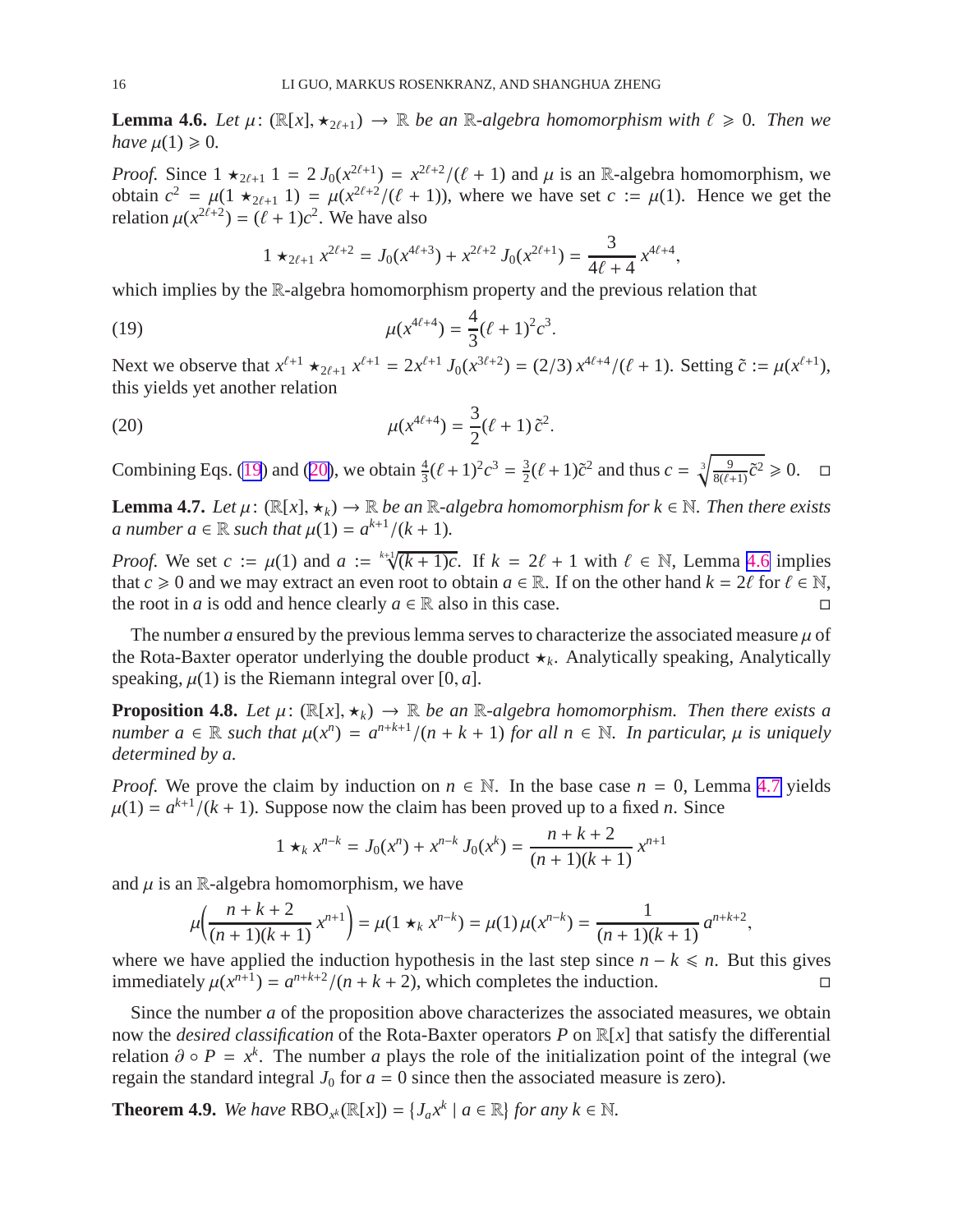*Proof.* The inclusion from right to left is clear, so assume  $P \in RBO_{x^k}(\mathbb{R}[x])$ . Then Theorem [4.3](#page-13-0) yields an R-algebra homomorphism  $\mu: (\mathbb{R}[x], \star_k) \to \mathbb{R}$  such that  $P = J_0 x^k - \mu$ . By Proposition [4.8](#page-15-0), there exists a number  $a \in \mathbb{R}$  such that  $\mu(x^n) = a^{n+k+1}/(n+k+1)$ . Thus we have

$$
P(x^n) = J_0(x^{n+k}) - \mu(x^n) = (x^{n+k+1} - a^{n+k+1})/(n+k+1) = J_a(x^{n+k}),
$$

so that  $P = J_a x^k$ , and the inclusion from left to right is established.

As mentioned earlier, it is tempting to generalize the above result from monomials to *arbitrary polynomials*. Together with Theorem [4.1,](#page-12-0) this would imply that

$$
RBO_*(\mathbf{k}[x]) = \bigcup_{r \in \mathbf{k}[x]^{\times}} RBO_r(\mathbf{k}[x]) = \{J_a r \mid a \in \mathbf{k}, r \in \mathbf{k}[x]^{\times}\},
$$

for the case  $\mathbf{k} = \mathbb{R}$ . The missing inclusion is as follows.

**Conjecture 4.10.** *We have*  $RBO_r(\mathbb{R}[x]) \subseteq \{J_a r \mid a \in \mathbb{R}\}$  *for any*  $r \in \mathbb{R}[x]^{\times}$ *.* 

In the rest of this paper, we add some preliminary results in support of this conjecture. Let us call a Rota-Baxter operator *P* on  $\mathbb{R}[x]$  *initialized* at a point  $a \in \mathbb{R}$  if  $ev_a \circ P$  is the zero operator, where  $ev_a$ :  $\mathbb{R}[x] \to \mathbb{R}[x]$  denotes evaluation at *a*. The typical case is when  $P = J_a r$ . It is easy to see that Conjecture [4.10](#page-16-0) is equivalent to the claim that all Rota-Baxter operators in RBO<sub>r</sub>( $\mathbb{R}[x]$ ) are initialized. Indeed, if *P* is initialized at *a*, then we may multiply the differential law  $\partial \circ P = r$  by  $J_a$  from the left to obtain  $P = J_a r$  since we have  $J_a \partial = 1_{R[x]} - ev_a$ . So for proving Conjecture [4.10](#page-16-0) one has to determine the initialization point *a* from a given Rota-Baxter operator *P* and  $r \in \mathbb{R}[x]^{\times}$ . If *P* is already known to be of the form  $J_a r$ , this can be done as follows.

**Lemma 4.11.** *For the Rota-Baxter operator*  $P = J_a r$  *with*  $a \in \mathbb{R}$  *and*  $r \in \mathbb{R}[x]^\times$  *we have* 

(21) 
$$
a = \frac{P(2xr' + r) - xr^2}{P(2r') - r^2},
$$

*provided r*(*a*)  $\neq$  0*. On the other hand, if r*(*a*) = 0 *then*  $P = (r - J_a r') \circ J_0$ *.* 

*Proof.* Let us first consider the generic case  $r(a) \neq 0$ . Using the differential law  $\partial \circ P = r$ , one sees immediately that numerator and denominator are both constants since they vanish under ∂. Moreover, the denominator cannot be zero since we have

$$
P(2r') = \int_a^x (r^2)' = r^2 - r(a)^2 \neq r^2
$$

by the assumption of genericity. Integrating  $(r^2r^{(i)})' = 2rr'r^{(i)} + r^2r^{(i+1)}$  from *a* to *x*, we obtain

(22) 
$$
r^{2}r^{(i)} - r(a)^{2}r^{(i)}(a) = P(2r'r^{(i)} + rr^{(i+1)}).
$$

Assuming *r* has degree *n*, we can write

$$
r = 1 + r_1 x + r_2 \frac{x^2}{2!} + \dots + r_n \frac{x^n}{n!}
$$

so that  $r^{(n-1)} = r_{n-1} + r_n x$  and  $r^{(n)} = r_n$ . Substituting  $i = n - 1$  and  $r(a)^2 = r^2 - P(2r')$  in Eq. [\(22](#page-16-0)), we obtain the relation

(23) 
$$
(r_{n-1} + r_n x)r^2 - (r^2 - P(2r'))(r_{n-1} + r_n a) = P(2r_{n-1}r' + 2r_n xr' + r_n r),
$$

which simplifies to  $(x - a)r^2 = P(2xr' - 2ar' + r)$ . Solving this for *a* gives Eq. [\(21](#page-16-0)).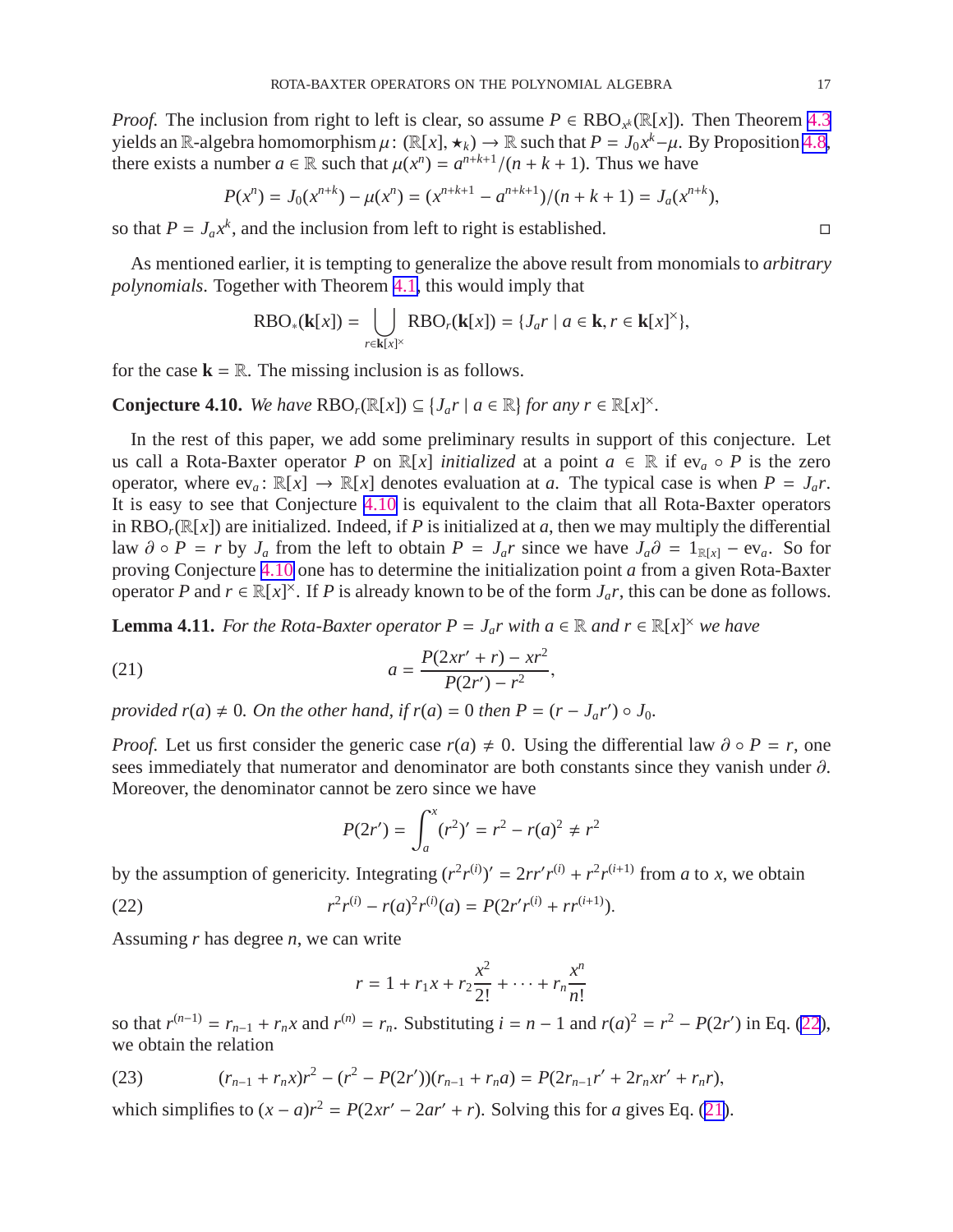<span id="page-18-0"></span>Now assume  $r(a) = 0$ . Then for  $f \in \mathbb{R}[x]$  we obtain

$$
Pf' = \int_{a}^{x} rf' = [rf]_{a}^{x} - \int_{a}^{x} r'f = rf - J_{a}r'f
$$

and hence by  $(J_0 f)' = f$  the required identity  $P f = (rJ_0)f - (J_a r'J_0)f = (r - J_a r')J_0(f)$ . □

Lemma [4.11](#page-16-0) suggests the following strategy for proving Conjecture [4.10](#page-16-0). Given an arbitrary  $P \in RBO_r(\mathbb{R}[x])$ , we determine first the denominator of Eq. ([21\)](#page-16-0). If it vanishes, we try to find  $\tilde{P} \in RBO_{r'}(\mathbb{R}[x])$  with  $P = (r - \tilde{P}) \circ J_0$ , and we use induction on the degree of *r* to handle  $\tilde{P}$ . In the generic case of non-vanishing denominator, we compute the value of *a* from Eq. ([21\)](#page-16-0), and it suffices to prove that *P* is initialized at *a*. For doing this, the first step would be to ascertain that  $r(a)^2 = r^2 - P(2r')$ . This would imply that  $P(r')$  vanishes at  $x = a$  and hence also  $P(2xr' + r)$  by Eq. ([23\)](#page-16-0). Using the Rota-Baxter axiom and the above relations, one can produce polynomials *p* such that  $P(p)$  vanishes at  $x = a$ . If this is done for sufficiently many polynomials *p* to generate  $\mathbb{R}[x]$  as a real vector space, we are done. Here is an example of a class of polynomials where one can infer vanishing at  $x = a$  provided  $r(a)^2 = r^2 - P(2r')$  has been established. For  $P = J_a r$ , it recovers the fact that  $J_a (r' r^{2k+1}) = (2k+2)^{-1} J_a ((r^{2k+2})') =$  $(2k+2)^{-1}(r^{2k+2} - r(a)^{2k+2}).$ 

**Lemma 4.12.** *Let*  $P \in \text{RBO}_r(\mathbb{R}[x])$  *be arbitrary. Then we have*  $P(r'r^{2k}) = (2k+2)^{-1}(r^{2k+2} - c^{k+1})$ *for*  $c := r^2 - P(2r') \in \mathbb{R}$  *and all*  $k \ge 0$ *.* 

*Proof.* We use induction on *k*. The base case  $k = 0$  is immediate from the definition of *c*. Now assume the claim for all degrees below a fixed  $k > 0$ ; we prove it for k. By the Rota-Baxter axiom and the definition of *c* we have

$$
P(r')^{k+1} = (k+1)! P_{r'}^{k+1}(1) = (k+1)! P(r' P_{r'}^{k}(1)) = (k+1) P(r' P(r')^{k})
$$
  
= 2<sup>-k</sup>(k+1) P(r'(r<sup>2</sup> - c)<sup>k</sup>),

where  $P_r : \mathbb{R}[x] \to \mathbb{R}[x]$  is defined by  $P_r(p) := P(r'p)$ . Substituting the defining relation of *c* on the left-hand side, we obtain  $(r^2 - c)^{k+1} = 2(k + 1) P(r'(r^2 - c)^k)$ , so the binomial theorem yields

$$
(2k+2) P(r'r^{2k}) = (r^2 - c)^{k+1} - 2(k+1) \sum_{l=0}^{k-1} {k \choose l} (-c)^{k-l} P(r'r^{2l}).
$$

Applying the induction hypothesis leads to

$$
(2k+2) P(r'r^{2k}) = (r^2 - c)^{k+1} - (k+1) \sum_{l=0}^{k-1} {k \choose l} \frac{(-c)^{k-l}}{l+1} \left( (r^2)^{l+1} - c^{l+1} \right)
$$
  
= 
$$
(r^2 - c)^{k+1} + (r^{2k+2} - c^{k+1}) - (k+1) \sum_{l=0}^{k} {k \choose l} \frac{(-c)^{k-l}}{l+1} \left( (r^2)^{l+1} - c^{l+1} \right).
$$

For evaluating the above sum, just note that integrating  $(x-c)^k$  from  $\alpha$  to  $\beta$  and using the binomial theorem gives

$$
\frac{(\beta-c)^{k+1}-(\alpha-c)^{k+1}}{k+1}=\sum_{l=0}^k {k \choose l} \frac{(-c)^{k-l}}{l+1} (\beta^{l+1}-\alpha^{l+1}),
$$

which may be evaluated at  $(\alpha, \beta) = (c, r^2)$  in the previous sum to obtain

$$
(2k+2) P(r'r^{2k}) = (r^2 - c)^{k+1} + r^{2k+2} - c^{k+1} - (r^2 - c)^{k+1} = r^{2k+2} - c^{k+1},
$$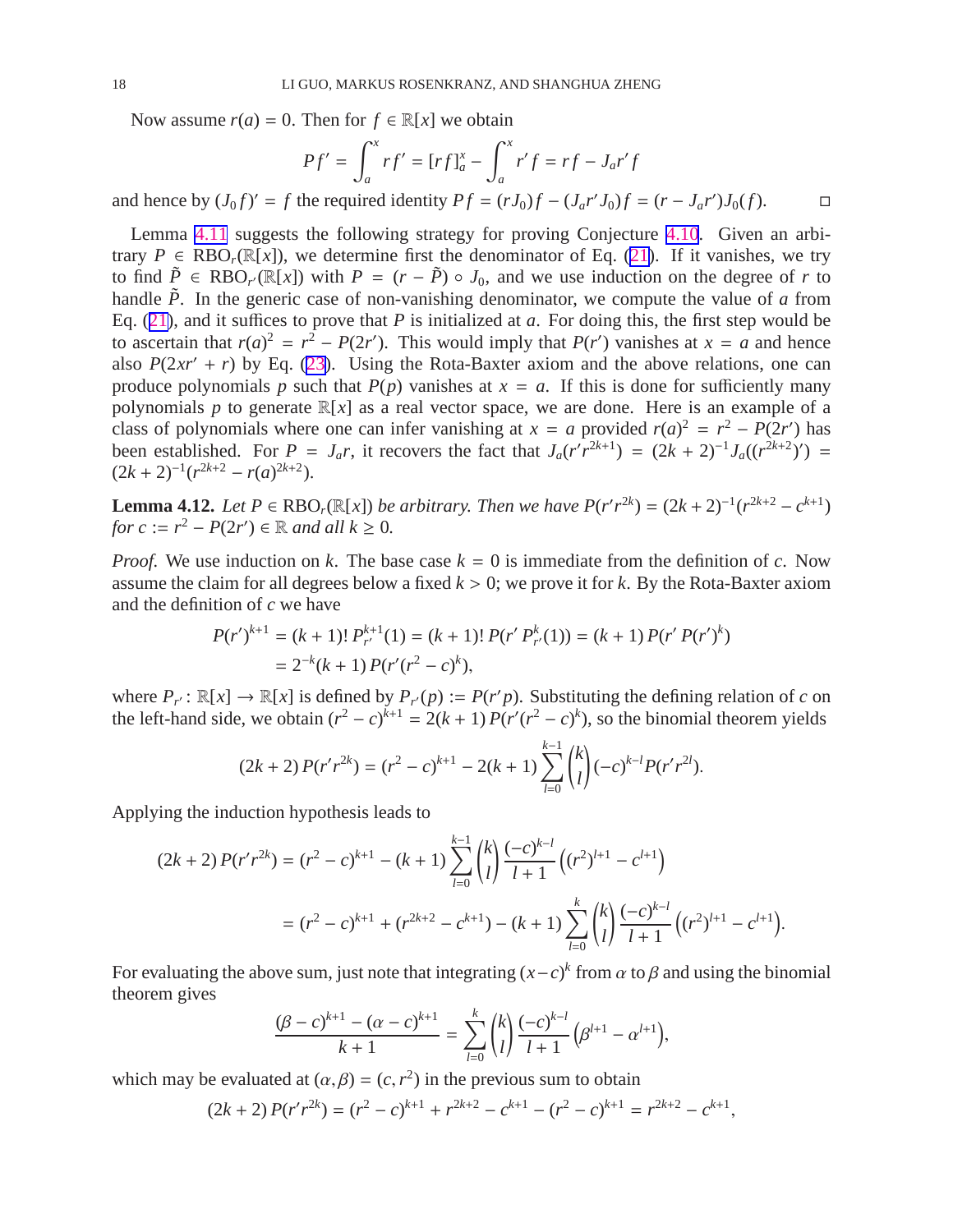<span id="page-19-0"></span>which completes the induction.  $\Box$ 

We conclude with a simple result about the double product  $\star$  in the general case of  $J_a r$ . This lemma is a kind of analogy (though not a generalization) of Theorem [4.4](#page-14-0)(*[a](#page-14-0)*). In fact, the two results coincide for *r* = *x*.

**Lemma 4.13.** Let  $\star$  be the double product corresponding to the Rota-Baxter operator  $J_a r$  and *set*  $\rho = r(a)$ *. Then the non-unitary subalgebra of* (**k**[*x*],  $\star$ ) *generated by*  $u_n = nr^{n-2}r'$  ( $n \ge 2$ ) *is isomorphic to the non-unitary subalgebra of* ( $\mathbf{k}[x]$ ,  $\cdot$ ) *generated by*  $x^n - \rho^n$  ( $n \ge 2$ ).

*Proof.* The double product of the basis elements  $u_m$  ( $m \ge 2$ ) and  $u_n$  ( $n \ge 2$ ) is given by

$$
u_m \star u_n = mn r^{m-2} r' J_a r^{n-1} r' + mn r^{n-2} r' J_a r^{m-1} r' = m r^{m-2} r' (r^n - \rho^n) + n r^{n-2} r' (r^m - \rho^m)
$$
  
=  $u_{m+n} - \rho^n u_m - \rho^m u_n$ ,

so the **k**-linear map  $\phi$  defined by  $\phi(u_m) = x^m - \rho^m$  is a homomorphism of nonunitary **k**-algebras since we have

$$
(xm - \rhom)(xn - \rhon) = (xm+n - \rhom+n) - \rhon(xm - \rhom) - \rhom(xn - \rhon).
$$

The map  $\phi$  is clearly bijective as it maps a **k**-basis to a **k**-basis.

**Acknowledgements**: This work was supported by the National Science Foundation of US (Grant No. DMS 1001855), the Engineering and Physical Sciences Research Council of UK (Grant No. EP/I037474/1) and the National Natural Science Foundation of China (Grant No. 11371178). L. Guo and S. Zheng also thank KITPC and Morning Center of Mathematics in Beijing for hospitality and support.

#### **REFERENCES**

- [1] M. Aguiar, On the associative analog of Lie bialgebras, *J. Algebra*. **244** (2001), 492-532. [1](#page-0-0)
- [2] F. V. Atkinson, Some aspects of Baxter's functional equation, *J. Math. Anal. and Applications* **7** (1963), 1-30. [1](#page-0-0)
- [3] C. Bai, A unified algebraic approach to the classical Yang-Baxter equations, *J. Phys. A: Math. Theor.* (2007) **40** 11073-11082. [1](#page-0-0)
- [4] C. Bai, L. Guo and X. Ni, Nonablian generalized Lax pairs, the classical Yang-Baxter equation and postLie algebra, *Comm. Math. Phys.* **297** (2010) 553-596. [1](#page-0-0)
- [5] C. Bai, O. Bellier, L. Guo and X. Ni, Splitting of operations, Manin products and Rota-Baxter operators, *Int. Math. Res. Not. IMRN.* (2012); doi: 10.1093/imrn/rnr266, [arXiv:1106.6080](http://arxiv.org/abs/1106.6080). [1](#page-0-0)
- [6] G. Baxter, An analytic problem whose solution follows from a simple algebraic identity, *Pacific J. Math.* **10** (1960), 731–742. [1](#page-0-0), [2](#page-1-0)
- [7] G. Birkhoff, Moyennes de fonctions born´ees, Coil. Internat. Centre Nat. Recherthe Sci. (Paris), *Alg`ebre Th´eforie Nombres* **24** (1949), 149-153. [7](#page-6-0)
- [8] P. Cartier, On the structure of free Baxter algebras, *Adv. Math.* **9** (1972), 253-265. [1](#page-0-0)
- [9] P. M. Cohn, Basic Algebra: Groups, Rings and Fields, Springer, New York 2005. [14](#page-13-0)
- [10] A. Connes and D. Kreimer, Renormalization in quantum field theory and the Riemann-Hilbert problem. I. The Hopf algebra structure of graphs and the main theorem, *Comm. Math. Phys.*, **210** (2000), 249-273. [1](#page-0-0)
- [11] K. Ebrahimi-Fard, L. Guo and D. Kreimer, Spitzer's Identity and the Algebraic Birkhoff Decomposition in pQFT, *J. Phys. A: Math. Gen.* **37** (2004), 11037-11052. [1](#page-0-0)
- [12] K. Ebrahimi-Fard, L. Guo and D. Manchon, Birkhoff type decompositions and the Baker-Campbell-Hausdorff recursion, *Comm. in Math. Phys.* **267** (2006), 821-845. [1](#page-0-0)
- [13] X. Gao, L. Guo and S. Zheng, Gröbner-Shirshov bases and free commutative integro-differential algebras, *Jour. Algebra and Its Appl.* **13** (2014), 1350160. [2](#page-1-0)
- [14] L. Guo, WHAT IS a Rota-Baxter algebra? *Notice Amer. Math. Soc.* **56** (2009), 1436-1437. [1](#page-0-0)